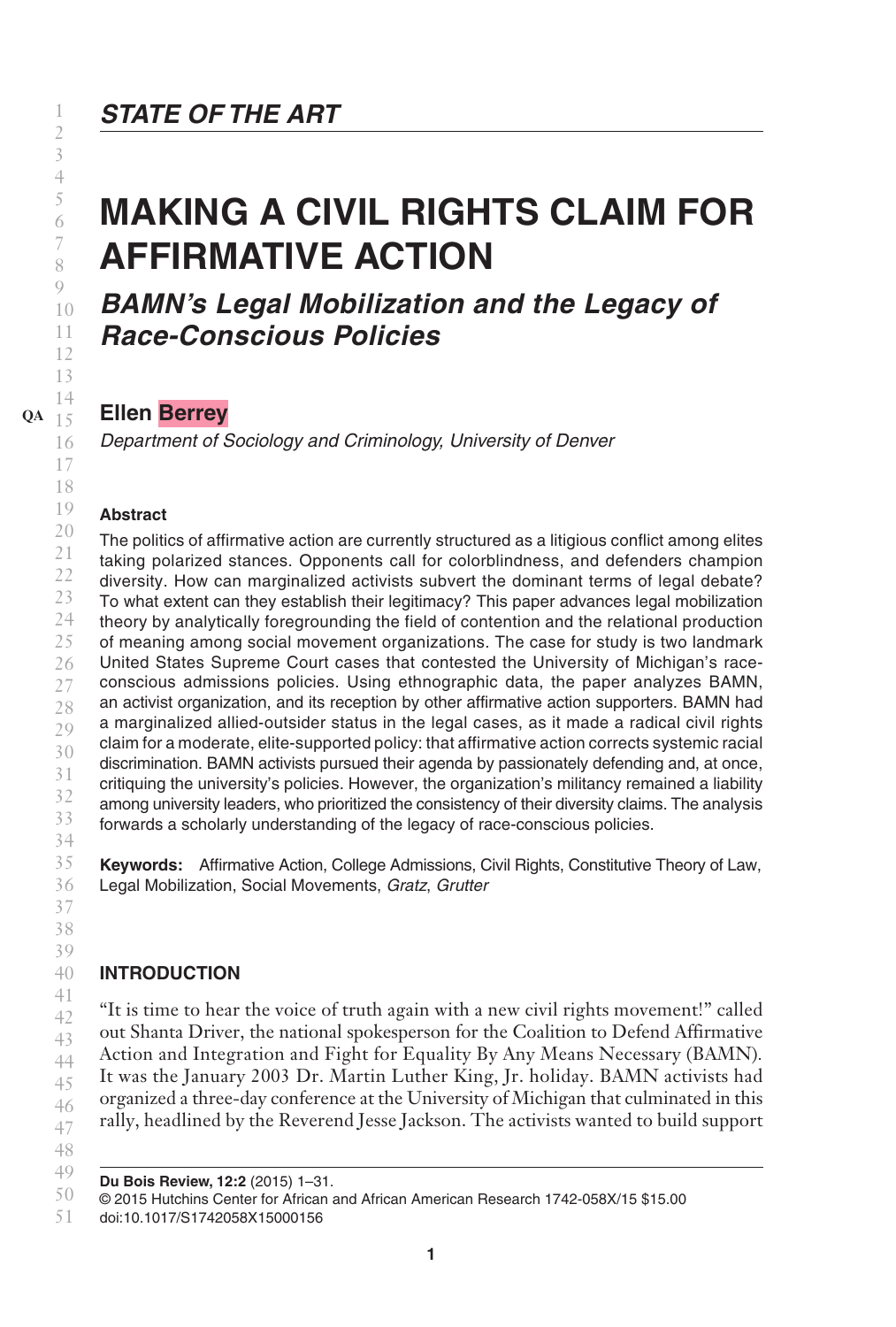1 2 3 4 5 6 for affirmative action, which was being challenging in two major United States Supreme Court cases against the university, *Gratz v. Bollinger* (2003) and *Grutter v. Bollinger* ( 2003 ). BAMN had led an intervention in *Grutter*, which enabled them to be a third party in the lower courts. It simultaneously had organized a string of conferences and mass protests that would culminate in the upcoming April 1, 2003 March on Washington, on the day of the Supreme Court oral arguments.

7 8 9 10 11 12 13 14 15 16 17 18 19 20 21 22 23 24 25 Driver, an energetic biracial woman in her forties, was the first speaker at the rally. 1 Hundreds of people had packed into a university lecture hall. Most were African American and high school aged, although many were college aged and older; many were White or Latino. The crowd's enthusiastic cheers repeatedly drowned out Driver's words. She spoke of the history of the abolitionist fight against slavery and the Reconstruction period after the Civil War, when many forms of equality were established for Black people. She warned of what happened next: "Reconstruction came to an end because it was possible for a small group of segregationists to triumph because there was not organized opposition." Driver drew parallels to the current moment. Affirmative action programs are "integration programs for higher education," she said, but they now are "under attack by the Far Right." She continued, asserting that the mobilization of everyone in the room was necessary to hold back this attack. Such mobilization also was needed to counter the complacency of mainstream civil rights leaders and their allies: "We're in the situation we're in in America because the leaders of my movement failed you. ... We told you to rely on politicians, corporations, rich people, [President] George Bush to do your fighting for you!" As she closed her speech, the audience members jumped to their feet, clapping and cheering: "We can send this country on the road to justice again! … This nation needs your leadership. It's time to take the reins of history in your hands!"

26 27 28 29 30 31 32 33 34 35 36 37 38 39 Over the past fifty years, the politics of affirmative admissions have solidified into a high stakes, morally-inflamed legal and philosophical debate between adversarial parties. Each side, dominated by elites, marshals arguments and evidence in its favor (Edley 1996; Hochschild 2002). Opponents claim that admissions criteria should be colorblind. Supporters herald the benefits of diversity. These positions have become the dominant frame of affirmative action debates, and this dynamic of conflict has been channeled into formal legal channels—namely, litigation. BAMN activists understood the issue of affirmative action very differently. They viewed it as cause for a mass uprising, in defense of a civil rights policy that corrects systemic racial discrimination and furthers equality and integration. This meant that BAMN activists had an unusual allied-outsider status: they made a radical argument in defense of a moderate, elitesupported policy reform. By taking on such an agenda, and in such a militant fashion, the organization was marginalized in the litigation and the political activity surrounding the legal cases.

40 41 42 43 44 What strategies can marginalized activists use to subvert the dominant terms of conflict over race-conscious policy, and what obstacles do they confront? To what extent can they establish their legitimacy? This paper explores these questions by analyzing an ethnographic case study of BAMN and the organization's relationships with other affirmative action supporters.

45 46 47 48 49 50 51 Current scholarship fails to sufficiently explain the contemporary movement politics of affirmative action. Analyses of affirmative action tend to be oriented toward taking and substantiating sides in policy and legal debates. Legal mobilization scholarship provides useful analytic tools for studying such contention, as it foregrounds the constitutive role of law in people's efforts to create social change (Barclay et al., 2011; McCann 2006). However, it has largely attended to movements that organize on behalf of disempowered minorities against resistant, powerful authorities. Thus, that scholarship,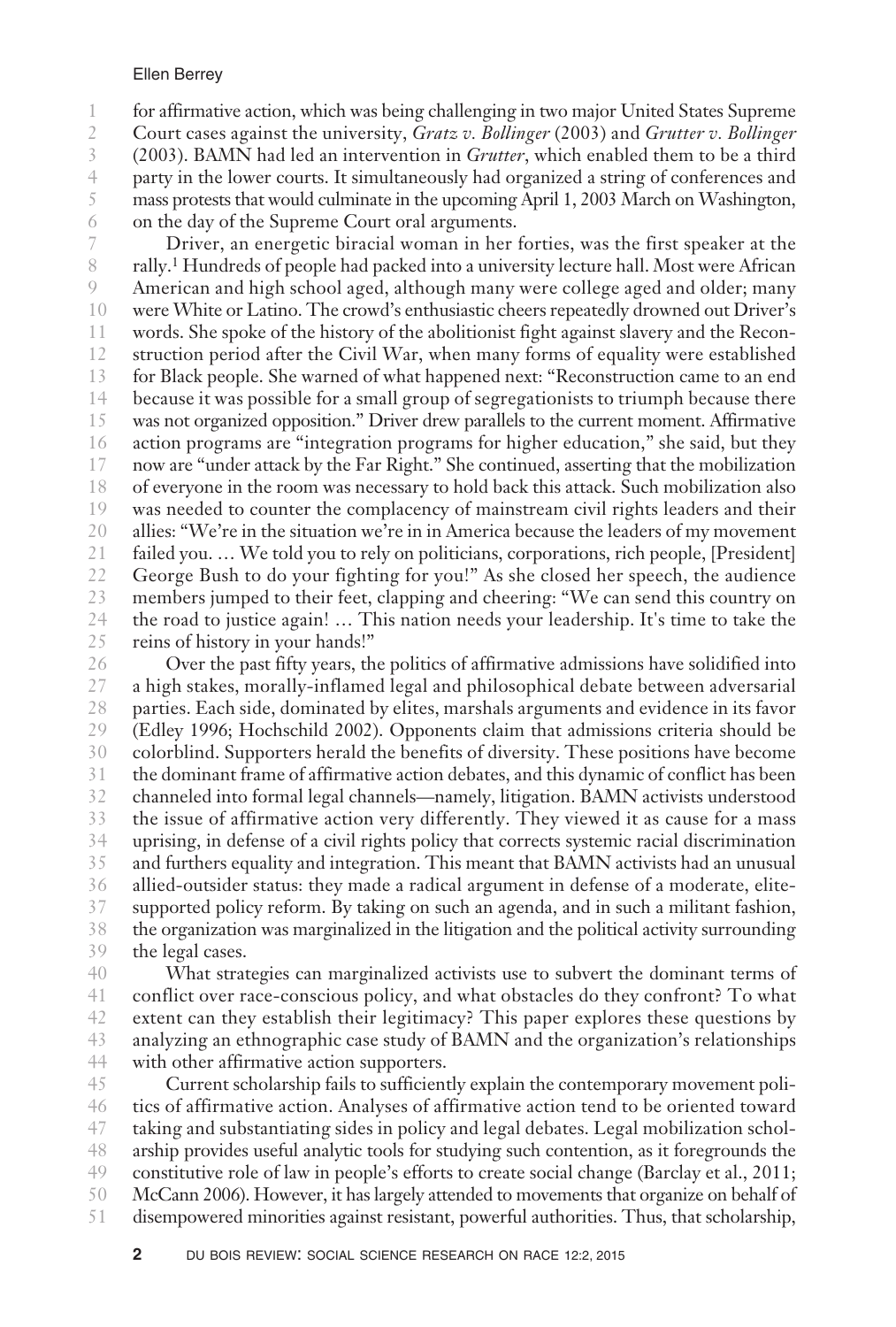1 2 3 4 5 6 7 8 9 and much research on social movement activism in general, falls short of accurately capturing the *intramovement* relations between insider and outsider political actors. Its formulation of movement politics—as bottom-up challenges to elites—belies the realities of affirmative action politics: the policy was originally invented by centrist higher education leaders who have been joined by traditionally conservative corporate and military supporters as well as by progressive activists, all in defense against an oppositional conservative movement. These defenders are in the relatively unusual position of supporting a policy that channels valuable resources to a disadvantaged population.

10 11 12 13 14 15 16 17 18 This paper forwards legal mobilization scholarship by drawing on a new subfield of research that highlights the relational dynamics in the field of collective strategic action (Fligstein and McAdam, 2012; Goldstone 2003). A relational, field-level examination usefully explains movements with elite foundations, and it provides insight into the complex relationship between outsider activists and institutional insiders. In addition, it improves upon frame analysis (e.g., Benford and Snow, 2000), which is the primary analytic approach that legal mobilization scholars now use to explain how political actors symbolically assert their goals. A relational perspective clarifies the bounds of discourse and the exercise of power over meaning making.

19 20 21 22 23 24 25 26 27 28 29 As this paper argues, the BAMN activists managed their marginalization by asserting their legitimacy as both defenders and critics of the status quo. They passionately defended affirmative admissions policies (evident, at the rally, in Driver's warnings about segregationists) and, at once, they critiqued the university and its allies (as did Driver at the rally). Their combination of defensive and offensive politics was apparent in their multi-prong strategy of taking formal legal action (mostly unsuccessfully) and mobilizing mass protests (successfully). Those politics were evident in BAMN's legal and political discourse, as well. The organization replicated some elements of the prevailing discourse on affirmative action and law, such as the reification of legal expertise, while they challenged other elements through the content of their claims and their techniques of critical pedagogy.

30 31 32 33 34 35 36 37 BAMN's militancy was always a liability, though. University administrators hoped to achieve public credibility and ultimately win in court. So, they prioritized the consistency of their diversity claims. They distanced themselves from BAMN while capitalizing on the activists' successful mobilization of mass demonstrations. BAMN organizers further lost influence when blocked from formal legal channels and when they could no longer monopolize pro-affirmative action activism on Michigan's campus. The organization's marginalization was ultimately officiated by the Supreme Court justices' opinions, which made little mention of its claims.

38 39 40 41 42 43 44 45 46 47 48 49 This paper follows political scientist Michael McCann's call for research that investigates the legacies of legal mobilization efforts (2006). It forwards a scholarly understanding of the political aftermath of the race-conscious affirmative action policies established in the 1960s and 1970s. Affirmative action has, as sociologist John Skrentny observes (1996), taken on the meaning of civil rights. The legacy politics of affirmative action—what I conceptualize as the inverted politics of racial justice are characterized by centrist elite support for what is now commonly perceived as a victory of the civil rights movement and by conservative opposition that portrays the policy as a perversion of civil rights. Elite advocates justify affirmative action as an instrumentally effective means of achieving diversity. This creates a very constricted political terrain for those activists who understand such policies as a morally righteous means of achieving racial equality.

50 51 The remainder of the paper establishes the finding that the political legacy of the civil rights movement has put radical and progressive activists in a position of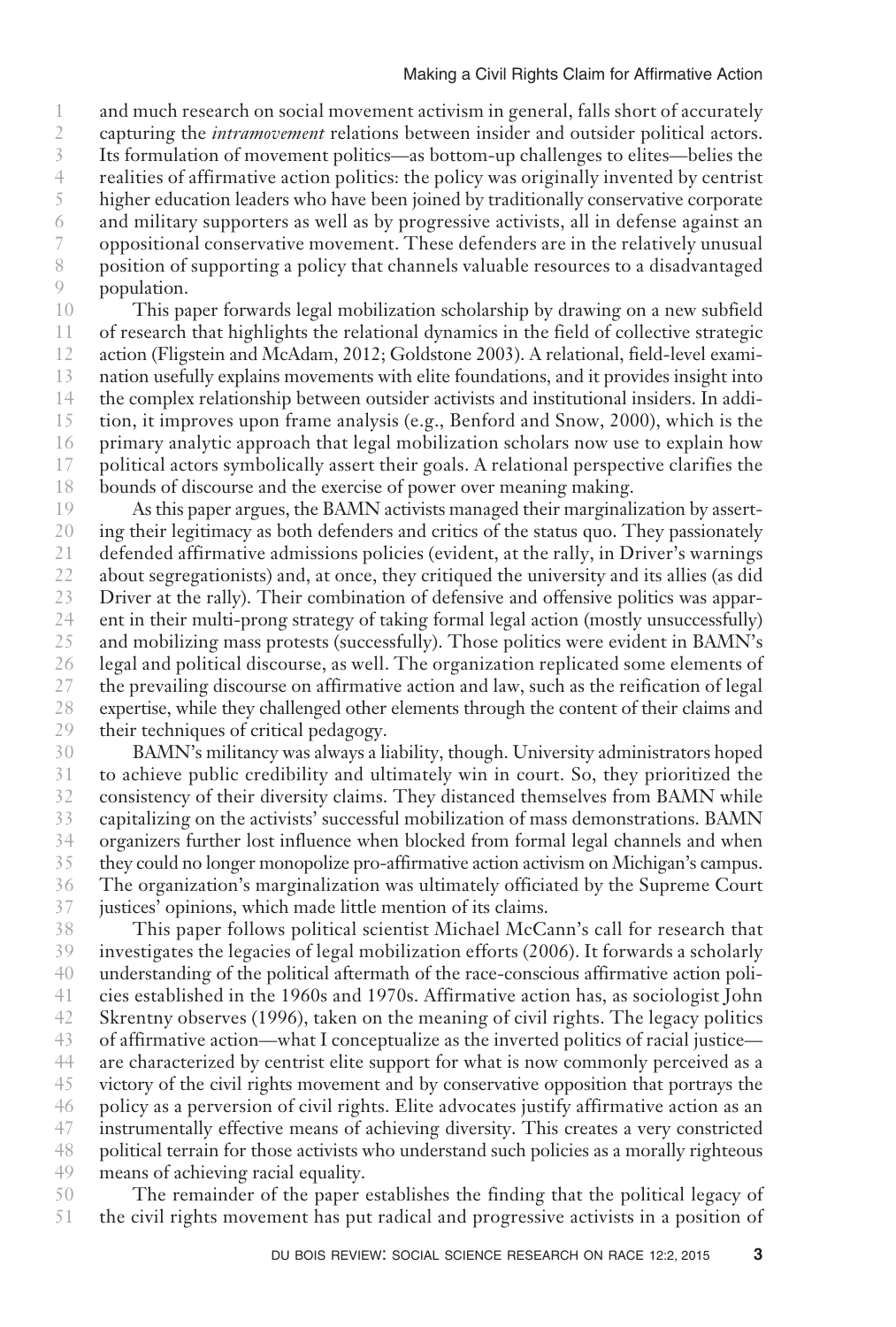1 2 3 4 5 6 7 8 9 10 11 defending moderate, elite-based, incremental policies. The paper begins by defining affirmative action in college admissions and characterizing it as contentious movement politics. It introduces legal mobilization theory and elaborates a relational perspective on social movement and discursive fields. An explanation of the case, research design, and methods follows. The findings section begins by explaining the institutional and legal conditions that structured BAMN's marginalization, such as legal doctrine. It then uses ethnographic evidence to detail BAMN's mobilization in *Gratz* and *Grutter* and the organization's reception on campus. The conclusion discusses the inverted politics of racial justice, including the parallels between BAMN's activism and the anti-affirmative action mobilization, as well as BAMN's leading role in the *Schuette v. Coalition to Defend Affirmative Action* (2013) case.

- 12 13
- 14 15

# **AFFIRMATIVE ACTION AND ITS CONTENTIOUS POLITICS**

16 17 18 19 20 Affirmative action is a policy strategy of taking proactive measures to minimize the exclusion of people of color and women. Such initiatives have been used in college admissions, workplace hiring and promotions, government and private sector contracting with minority businesses, and court ordered busing and magnet schools in K-12 education (Harper and Reskin, 2005).

21 22 23 24 25 26 27 28 29 30 31 32 Affirmative action in college admissions is the quintessential government-sanctioned race-conscious intervention. Affirmative admissions (c.f. Skrentny 1996 ) seek to improve racial minorities' chances of being accepted by, attending, and graduating from universities and colleges. It is only operative at selective universities, which by definition reject some portion of applicants. There it is practiced widely (Grodsky 2007). It has the support of national educational organizations such as the American Association of University Professors and the College Board (Lipson 2007 ), and it is considered by accreditation organizations when they evaluate colleges and universities (Welch and Gruhl, 1998). In practice, affirmative admissions has been demonstrably successful at moving small but meaningful numbers of people of color into college and the professional workforce (Bowen and Bok, 1998; Espenshade and Radford, 2009). It creates opportunity and outcomes that otherwise would not be achieved.

33 34 35 36 37 38 39 40 That said, affirmative admissions is fundamentally a moderate, incremental policy reform. It adapts the objective of racial minority integration to the institutional logics of higher education (such as status-oriented priorities), a college or university's identity, and the interests, worldviews, and desires of administrative leaders and their most important constituents (Berrey 2015). Since their inception, affirmative admissions policies have been relatively narrow in scope, first confined primarily to admissions outreach and decisions and only later as financial aid and academic support services targeted to students of color who struggle academically.

41 42 43 44 45 46 47 Likewise, affirmative admissions policies are an addendum to a broader system of admissions that reproduces race-class inequality. Selective colleges and universities' decision-making relies foremost on applicants' standardized test scores, grade point averages, and factors such as the quality of an applicant's high school curriculum what legal scholars Susan Sturm and Lani Guinier (1996) call wealth preferences because they favor predominantly White, affluent families. Affirmative admissions leaves intact those systemic preferences.

48 49 50 51 Affirmative admissions policies have long been embroiled in political and legal controversy (Brown et al., 2003; Thernstrom and Thernstrom, 1997). Popular support is extremely mixed and varies depending on the wording of the question and the policy strategy referenced. 2 A 2013 Gallup poll found that two-thirds of Americans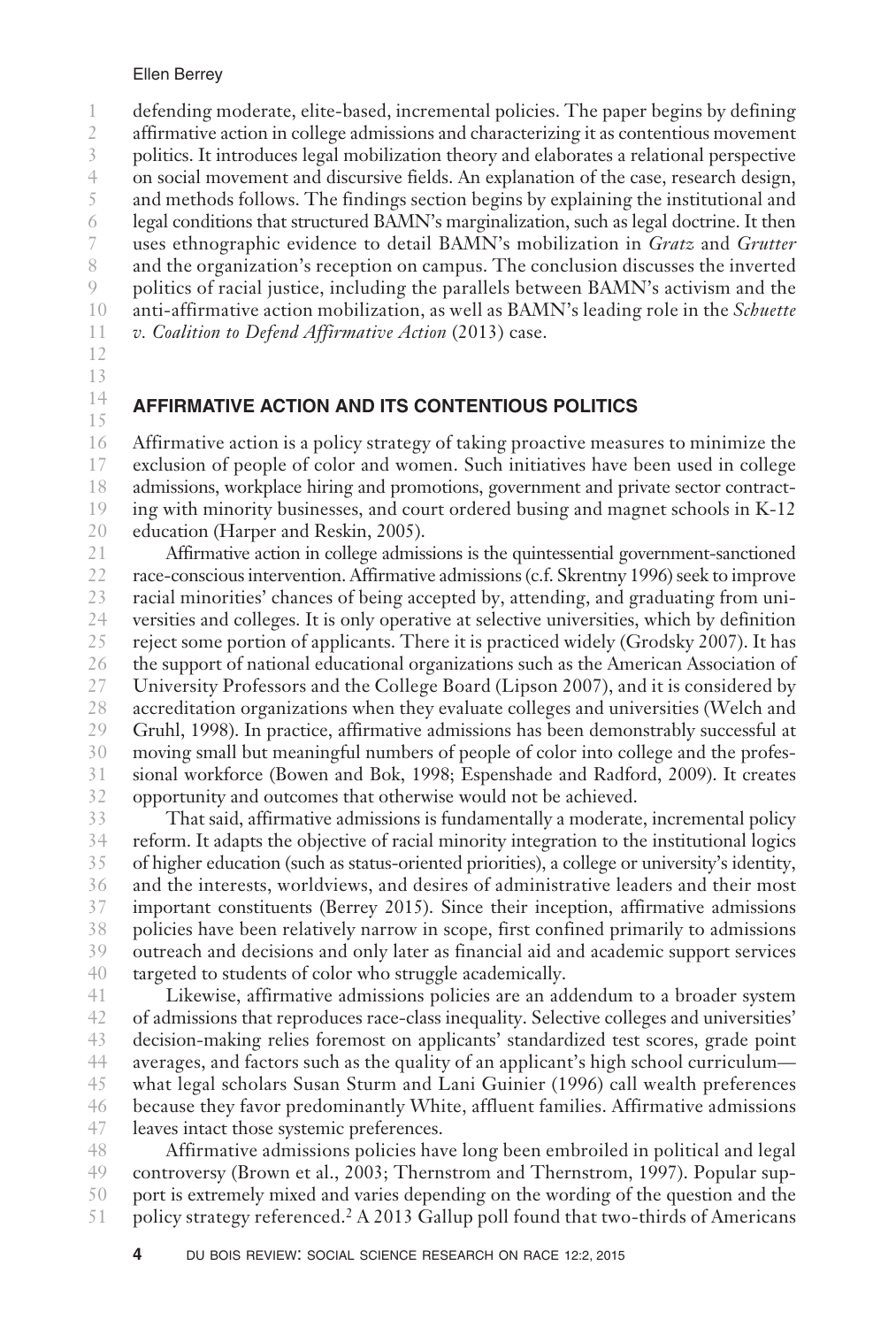1 2 3 4 5 6 7 8 disapproved of taking race into account in college admissions but a majority, including 51% of White respondents, "generally favor" affirmative action programs for racial minorities (Jones 2013 ). Furthermore, as elaborated throughout this paper, these programs have been the focus of much political organizing. While progressive student organizers have pressured university administrations to more aggressively improve the numbers and experiences of students of color, the major campaigns since the 1970s have been led by conservative and libertarian activists off campus who oppose—in their terms—racial preferences.

9 10 11 12 13 14 15 16 17 The controversies over affirmative action that have evolved over the past forty years are contentious movement politics (McAdam et al., 2001). Those who wish to spark change need to mobilize. They do so in order to alter existing power arrangements and authorities' decision-making (Meyer and Tarrow, 1998; Tarrow 1998). They engage in episodic collective political struggle (McAdam et al., 2001). Such struggle is characterized by interaction among those who mobilize claims and their opponents, with government involved in some form (as a target, mediator, or claimant). The effect is that, if those who mobilize are successful, at least one party's interests are affected.

18 19 20 21 22 23 24 As decades of social movement scholarship has established, activists take advantage of political opportunities that create incentives for collective action, such as the openness of their targets (McAdam 1982; Tarrow 1998), and by garnering resources such as money or numbers of people (McCarthy and Zald, 1977). Movement organizations also participate in symbolic struggles by which they try to redefine the meanings of social conditions and garner support for their efforts (Benford and Snow, 2000; Johnston and Klandermans, 1995).

25 26 27 28 29 30 31 These various dynamics—of mobilizing resources, engaging political opportunities, and culturally reinterpreting social reality—are evident in the contentious movement politics of affirmative action. Law is also central to these politics, but it is an aspect of mobilization that sociologists who study social movements have not adequately analyzed. Sociolegal scholars have worked to address that lacuna by explaining the dynamics unique to movements that draw on law as a mechanism of social change.

32 33

34

# **LEGAL MOBILIZATION, INCUMBENTS, AND OUTSIDERS**

35 36 37 38 39 40 A tenet of law and society scholarship is that law is never simply doctrine "on the books." Law also exists "in action" (Llewellyn 1930; Pound 1910). Law can take many forms— such as legal doctrine, knowledge, procedures, institutions, officials, forms of knowledge, or rhetorical devices—and therein can structure social life. It is a part of political systems, social organizations, and people's lived experiences, in which its importance and meaning are indeterminate yet consequential.

41 42 43 44 45 46 47 48 49 50 51 One line of sociolegal research, on legal mobilization, examines how people turn to law as well as law's impact on social change (Ewick and Silbey, 1998; Stryker et al., 1999; Zemans 1983). Much of this research is about the collective action taken by comparatively powerless "ordinary" individuals or marginalized groups and their use of law (understood broadly). Scholars have focused primarily on how these actors challenge the state and other powerful authorities, particularly through class action litigation and various combinations of legal and political strategies (McCann 2006). An assumption here is that law can be a resource that political actors mobilize instrumentally to advance goals and negotiate conflict. Influenced by the sociology of social movements, this stream of scholarship commonly treats the litigation system as an opportunity structure. Lawsuits are conceptualized as a movement strategy pursued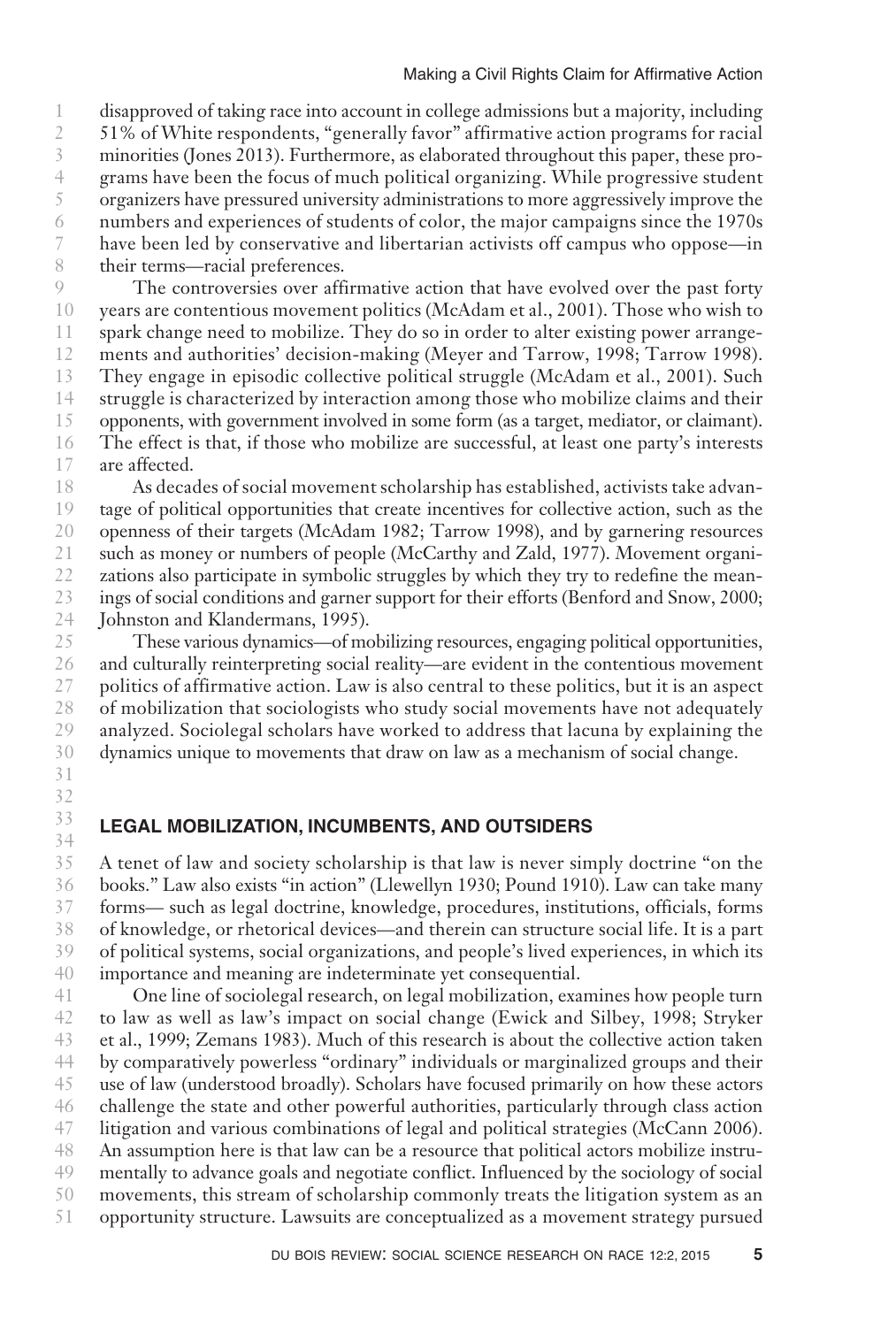1 2 within formal legal channels that can bring about change beneficial for disadvantaged groups (Albiston 2005; Burstein 1991; see also Nielsen et al., 2010).

3 4 5 6 7 8 9 10 11 12 13 Legal mobilization scholars also understand that law is more than a resource put to pragmatic use. Law also constitutes social life (McCann 2006). According to constitutive theory, law is knowledge and linguistic practice. It is an interpretive lens by which social actors make sense of and impact the world (Marshall 2003) that is bound up in social interaction (Sewell 1999). People imbue law with meaning. In turn, legal symbols, discourses, and constructs inform people's very ability to imagine both current sociopolitical realities and the alternatives (Fluery-Steiner and Nielsen, 2006). Through myriad micro- and macro-level processes, there is ongoing contestation over the hegemonic meanings of social life and the orchestration of power (e.g., Obasogie 2014). Law both enables and constrains that contestation. Even more fundamentally, law makes contestation knowable and, therefore, possible in the first place (Silbey 2005).

14 15 16 17 18 19 20 21 Movement activists engage in legal advocacy for institutional and symbolic leverage (McCann 2006). Their mobilization can entail formal legal action but need not. For activists who engage law, success may come by, say, securing a policy reform or obtaining a response from those in power (Albiston 2005 ). But a win might not be so immediately evident. It might be the symbolic impact achieved by publicizing grievances or securing elite support (Barclay et al., 2011; Goldberg-Hiller 2004), or the success of introducing new words, concepts, and legal categories, such as "sexual harassment" or "hate crime" (Saguy 2003).

22 23 24 25 26 27 28 29 30 Much research on legal mobilization has used frame analysis to explain how people construct law's meanings. As elaborated by sociologists Robert Benford and David Snow (2000; Snow et al., 1986), framing is a means by which movement participants negotiate common understandings about what needs to change, why, how that change should be achieved, and by whom. Activists draw on frames to diagnosis problems, identify lines of action, and, especially, to motivate involvement (Snow and Benford, 1988 ). They engage in frame contests with their opponents and frame disputes within their own movement. Legal mobilization scholars' interest in antagonistic, bottom-up challenges lends itself to frame analysis (e.g., Pedriana 2006).

31 32 33 34 35 36 37 38 39 40 41 42 43 44 45 46 47 The study of legal mobilization usefully draws attention to contentious dynamics involving law and the constitutive nature of law. Yet there are a few widespread premises in this body of work that make it incomplete for explaining affirmative action politics. One premise is that the state and elites largely sustain the oppression of marginalized groups and that social movement activists mobilize law to contest that oppression. Another premise is that social movements develop as outsiders' discernable challenges to institutional politics. The scholarship portrays a largely antagonistic divide with outsider activists confronting insider incumbents and those incumbents resisting or actively repressing activists' advances (c.f. NeJaime 2011 ). Yet another premise is that much symbolic communication occurs through framing processes, in which various parties with contrasting visions of social reality take part in representational contests. These same premises characterize much (but certainly not all) sociological scholarship on social movements in general. One authoritative synthesis of the legal mobilization and social movement literatures describes what both areas of research have shown as "the central tensions" between law and activism: "social movements use law in their emancipatory struggles to challenge oppressive conditions that are, in turn, so often sustained by legal rules and institutions" (Barclay et al., 2011, p. 2).

48 49 50 51 While these assumptions may hold true for much legal mobilization, they do not neatly apply to the contentious politics of race-conscious initiatives. For example, in both the workplace and higher education, the creation of affirmative action was an elite-led policy reform (Skrentny 1996).<sup>3</sup> This differs from the prevailing pattern of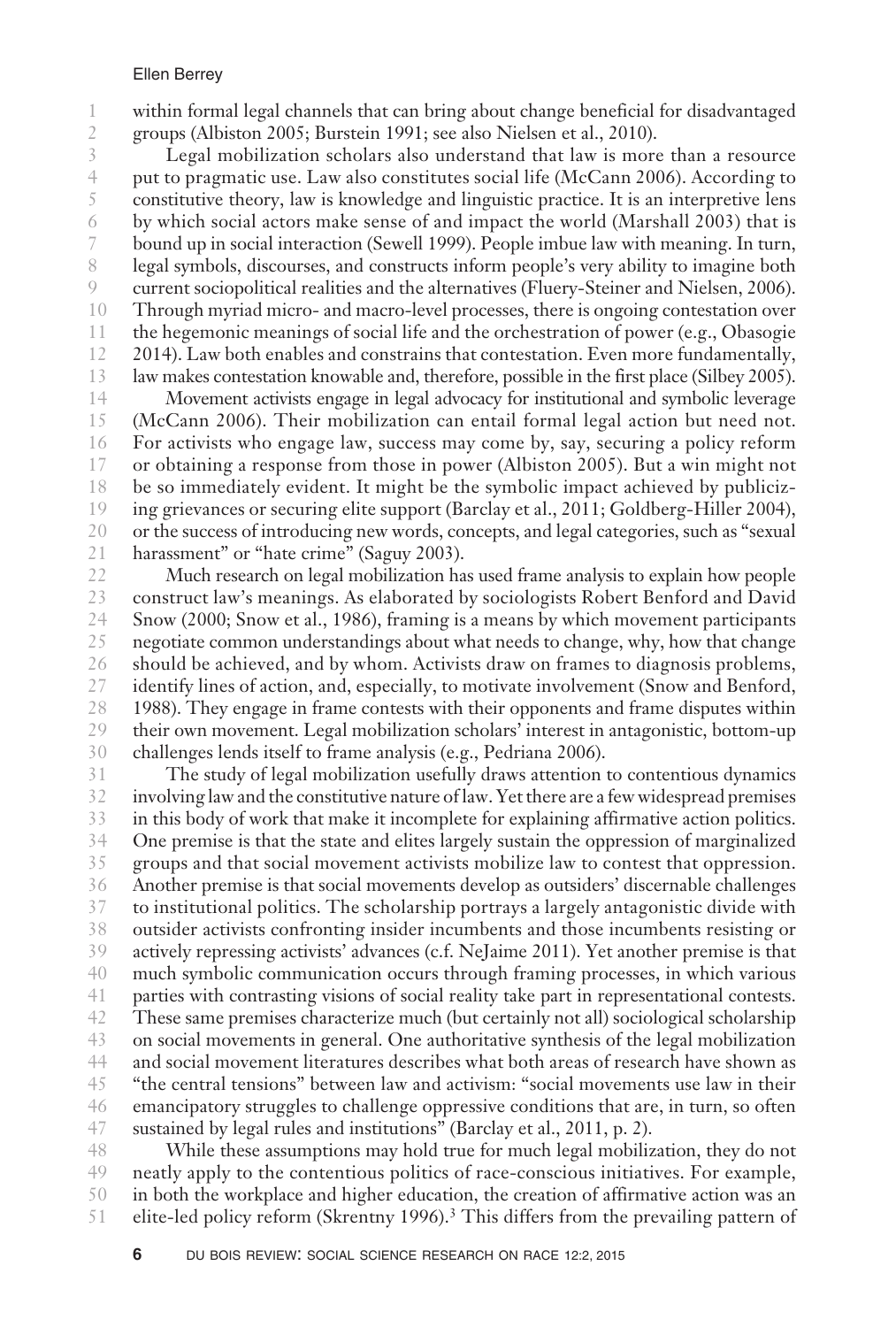1 2 3 4 5 6 7 elite policy making; institutional authorities typically perceive racial minority group interests as illegitimate and do not act in favor of those groups' interests. A relational analysis of the field of movement activity and discourse is a useful analytic framework that addresses some of these shortcomings. For the purposes of this paper, such analysis sheds light on BAMN's efforts to engage politically and its intramovement relationship with elite defenders of affirmative action.

# **TOWARD A RELATIONAL ANALYSIS OF AFFIRMATIVE ADMISSIONS POLITICS**

8 9 10

11 12 13 14 15 16 17 18 19 20 21 22 23 In a new development within sociology, a number of social movement scholars have begun to analyze collective action relationally and at the field level; they do so in order to integrate analyses of organizations, institutions, and social movement contestation (Alimi et al., 2012; Armstrong and Bernstein, 2008; Davis et al., 2005; Fligstein and McAdam, 2012).<sup>4</sup> Fields are socially constructed, mesolevel arenas of action characterized by complex, contingent interaction among individuals, groups, and institutional brokers that vie for advantage. 5 The concept of field directs attention to local orders of activity located within a broader external context (Dimaggio and Powell, 1991 ). Fields define and structure the relationships among participants. Social actors within a field know of and interact with each other according to their common understandings of the purposes of the field, the intergroup relationships, and standards for legitimate action. Participants have differential control of resources, rewards, and respect, which influences their ability to exercise power.

24 25 26 27 28 29 30 31 32 33 Jack Goldstone (2003; 2004) calls for relational analysis that starts with a certain movement and the effects and interactions specific to that movement. According to Goldstone, the analysis should explain mobilization by focusing on the controversial issue at hand and the implications for political mobilization. Such an analysis attends to the various factors in play, which may include the political and economic institutions that structure activists' activities (Alimi et al., 2012 ); the derivation of an organization's political orientation within its social structural context (Walder 2009); the inter- and intramovement dynamics among participants (Lind and Stepan-Norris, 2011 ); and the available symbolism, values, and ideology that inform a movement's claims making (Williams 2004).

34 35 36 37 38 39 40 41 42 43 44 As relational, field-level research has shown, there are not simply "in" groups (incumbents) that protect privileged interests through institutionalized politics and "out" groups (outsiders) that challenge elites through contentious protest. Rather, the boundary between outsider and institutionalized politics is often blurred in democratic societies (Duffy et al., 2010). Challenger activists and institutional actors have a multifaceted relationship and engage in coordinated action. For instance, there may be "institutional activists" who hold formal positions and work on behalf of movement goals (Santoro and McGuire, 1997). At the same time, incumbents exercise disproportionate influence over the field, so they can oppose and sideline problematic opponents and allies. Outsiders, in turn, need to manage their exclusion.

45 46 47 48 49 50 51 A relational, field-level analysis also usefully conceptualizes discourse in contentious politics as dynamic, interactive meaning making bounded by a discursive field. Discursive fields, as conceived by Pierre Bourdieu and elaborated by cultural analysts (Crossley 2002; Steinberg 1999), establish what is intelligible and what is legitimate. Actors give meaning to their social realities purposefully and creatively, but always within the limits of publically available symbolism, institutional arrangements, power dynamics, and material constraints (Williams 2004).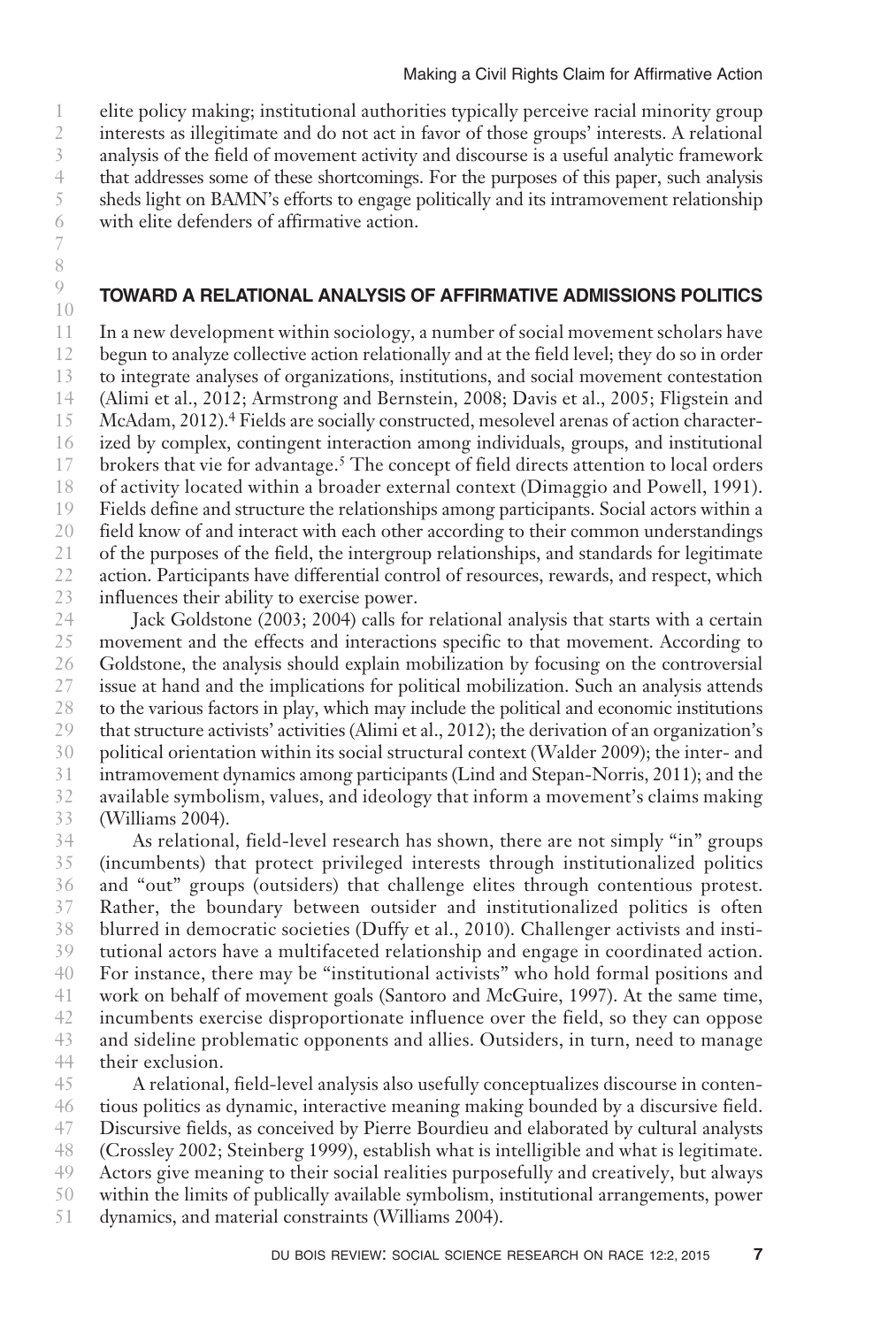1 2 3 4 5 6 7 8 9 10 11 12 13 14 15 A relational perspective on political discourse provides a more thorough account of political communication than does frame analysis (Steinberg 1999 ). Frame analysis treats communication as a fairly simplistic exchange in which political actors participate in "the wholesale process of pitting one discursive construction of social life and politics against a completely different alternative" (Steinberg 1999 , p. 747; see also Williams 2004). It overdetermines the agency of challenger groups. Relational discourse analysis, in contrast, appropriately foregrounds how political actors formulate discourse in relation to others. Relationalism recognizes the uneven field upon which political discourse is communicated. Discursive fields ground hegemony and organize contestation of it. Those in power impose certain interpretations, constructs, forms of knowledge, and terminology as common sense (Edelman 1985 [1964]; Gramsci 1971). Activists must reinterpret and appropriate dominant meaning to convey their counterhegemonic visions of justice and equity, within a larger imposed structure (Steinberg 1999 ). Because of the constraints of asymmetrical power relations, their claims are always in some ways delimited and reactionary.

16 17 18 19 20 21 A relational, field-level analysis of the pro-affirmative action mobilization can shed light on the dynamics by which affirmative admissions politics have taken on the meaning of civil rights and become subject to contentious debate and litigation. Those politics have been characterized, in part, by a complex relationship between the incumbents who support affirmative action and BAMN activists.

22 23

### 24 **CASE STUDY**

25 26 27 28 29 30 31 32 33 34 35 36 37 38 39 40 BAMN is a national pro-affirmative action organization headquartered in Detroit. It is a militant offshoot of the pro-affirmative action movement. Since its founding in the mid-1990s, BAMN has focused on either California or Michigan. Like many other progressive-radical organizations in the United States, BAMN stresses participatory democracy, egalitarian membership based on involvement, and bottom-up leadership (Fitzgerald and Rodgers, 2000). At the time of this study (2002-2005), the visible national leadership was racially mixed but majority White, while the organization's local leadership and membership were racially mixed but predominantly African American high school and college students. In 2002, the organization had more than 1000 student members from forty-five high schools across the United States and approximately thirty-five colleges and universities. The BAMN chapter on Michigan's campus had a small core of leaders and was connected to the Defend Affirmative Action Party, which regularly had a few seats in the Michigan student government. Affirmative action in higher education has been BAMN's primary concern, although it has worked on issues such as problems in the Detroit Public Schools and banning the SAT.

41 42 43 44 45 46 47 48 In many ways, BAMN was (and still is) a radical social movement organization. It has been characterized by an extreme ideology, militant rhetoric, an oppositional agenda of restructuring social institutions, and a reliance on strategies outside traditional channels (Fitzgerald and Rodgers, 2000). Like many other radical organizations, its activism has run parallel to its moderate counterparts (Tarrow 1998). BAMN activists call for the liberation of disadvantaged groups—especially people of color but also poor and working class people, women, immigrants, Muslims, and gays and lesbians through mass mobilization. One of BAMN's twenty-two principles avows:

49 50

51

BAMN will employ the methods of independent mass organizing and struggle, of mass education and action, of democratic discussion and decision making,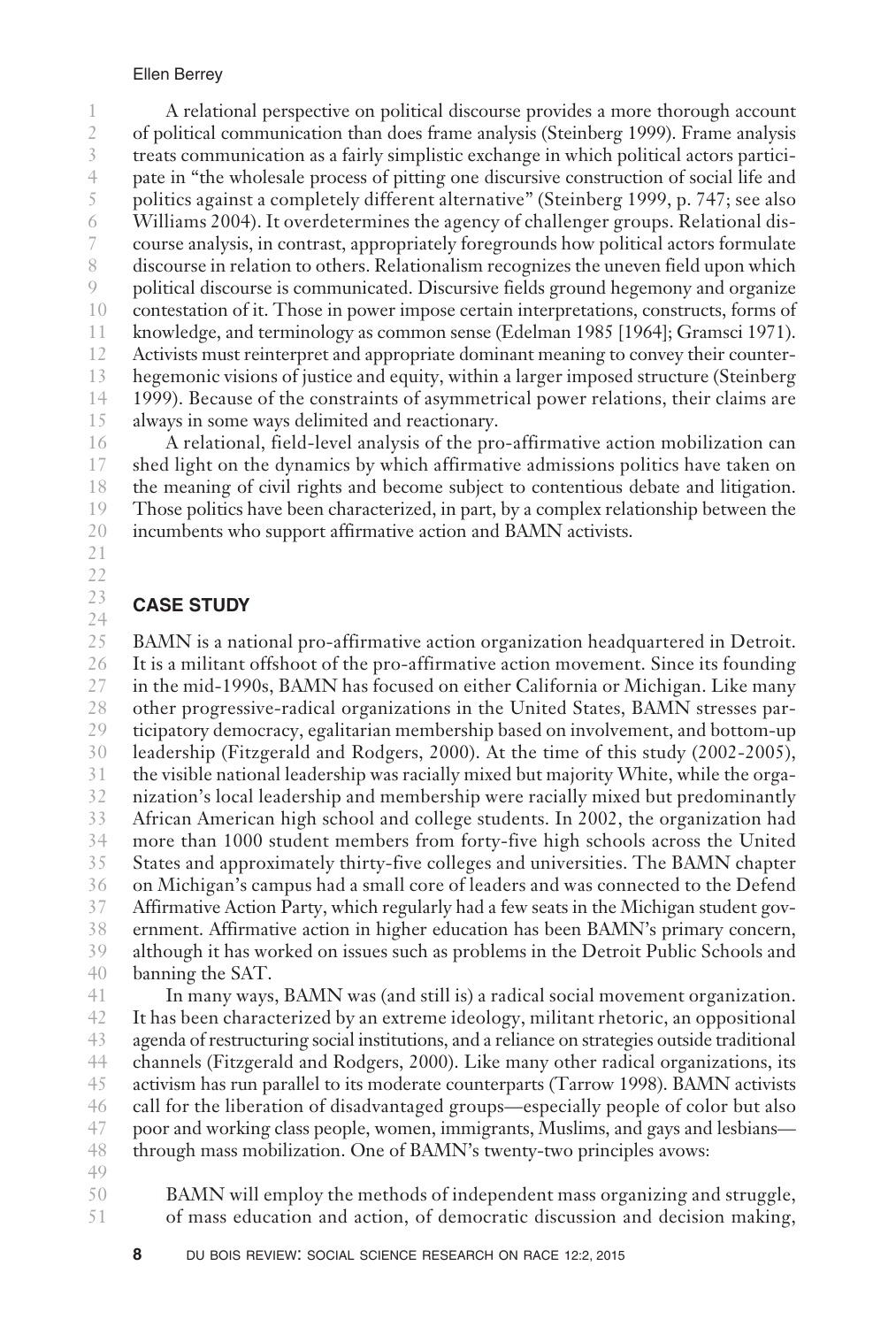of telling the truth and only the truth, of rooting our fights in the courts or in elections in the growing movement on the streets, of building the leadership of the disenfranchised and oppressed.<sup>6</sup>

5 6 7 8 9 10 11 12 13 Despite BAMN's name, most of its tactics were nonviolent: marches, conferences, training sessions for student organizers, and legal filings. BAMN activists characterized their objectives by drawing on ideologies of compensatory racial justice and civil rights as well as modified versions of Black nationalism and socialist-Marxism. The organization's very name suggested a connection to various political struggles: "By any means necessary" is a phrase coined by Malcolm X, the Black Muslim minister known for advocating Black separatism and self determination. BAMN's slogans also called for equality and integration in the civil rights tradition associated with Dr. Martin Luther King, Jr.

14 15 16 17 18 19 20 BAMN had a tense, complicated relationship with the University of Michigan and with Michigan students (and before *Gratz* and *Grutter*, a complicated relationship with affirmative action proponents in California). The organization is not completely indigenous to Michigan's campus. Unlike many movements involved in higher education, it had both goals specific to Michigan and non-academic goals (Rojas 2012). It sought to change practices within the university while it also used the university as a symbolic example and object of societal change.

21 22 23 24 25 26 27 28 29 30 31 32 Furthermore, since its inception, BAMN has had a reputation as being divisive and antagonistic. According to many sources—newspaper reports from the 1990s; activists at the University of Michigan and the University of California, Berkeley; a few former BAMN members; and a publicly visible blogger at Michigan, Rob Goodspeed—BAMN activists disrupted meetings, took credit for work that other organizations had done, and derailed pro-affirmative action organizing efforts by Michigan's Black Student Union and UC-Berkeley's Diversity in Action (Hogarth 1998; Stohr 2004). According to these sources, BAMN activists stole student newspapers and even incited violent confrontations, including physical attacks on Ku Klux Klan members and others they deem racist. These critics also observed that BAMN did not include many Michigan students. In these ways, BAMN established an outsider status and contributed to its own political marginalization.

33 34

#### 35 36 **RESEARCH DESIGN AND METHODS**

37 38 39 40 41 42 43 44 45 46 47 48 49 The empirical data presented in this paper are from a historical ethnography of the *Gratz* and *Grutter* lawsuits and the immediate aftermath at the university (see also Berrey 2011 , 2015 ). I conducted the fieldwork from spring 2002 to winter 2005, primarily on Michigan's Ann Arbor campus but also in Detroit, Chicago, and Washington, D.C. The first phase of data collection, which is most relevant for this paper, was between spring 2002 and the Supreme Court's decisions in *Gratz* and *Grutter* in June 2003. I investigated the university's public activities around the lawsuits as well as activists' campus organizing. I observed events such as educational panels, rallies, and a bus trip from Ann Arbor to D.C. the night before the Supreme Court oral arguments as well as the April 1, 2003 March on Washington. During the second phase of research, I studied changes in the Office of Undergraduate Admissions. I interviewed a crosssection of thirty organizational participants and analyzed texts such as organizations' flyers and the legal filings.

50 51 My fieldwork then and my analysis now focus on the final stages of the legal cases. This may introduce bias, as BAMN's influence on the litigation politics may have been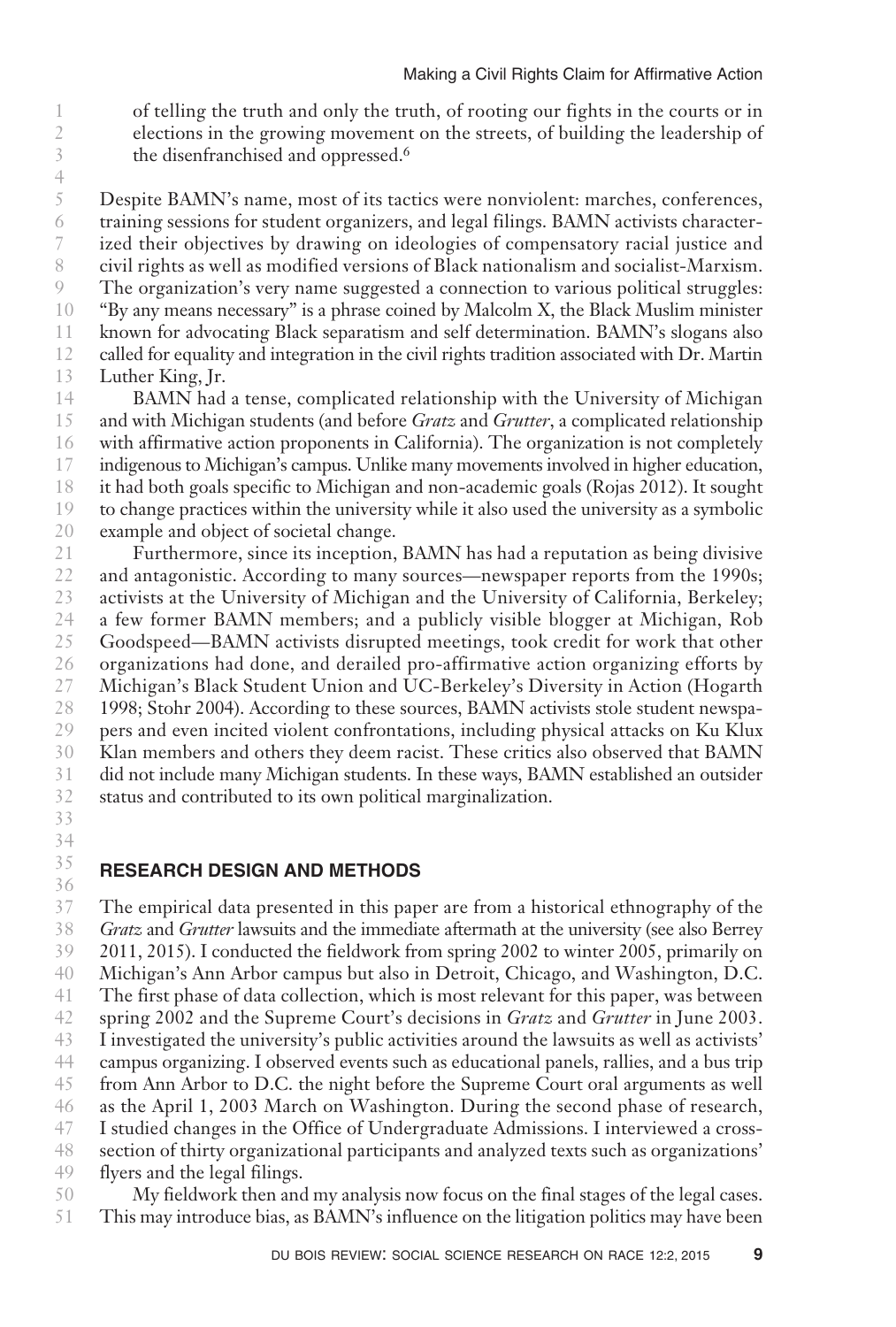1 2 3 4 5 6 more pronounced in earlier stages. That bias, I believe, is offset by the importance of the culmination of the litigation in spring 2003, which was the point in time when the cases were most publicly visible and when the Supreme Court made its very consequential decisions. This paper reports the real names of individuals who gave written permission to do so, have public identities that could not be concealed, and/or made comments on the public record.

7 8 9 10 11 12 In-depth study of a single case is useful for establishing the existence, emergence, and evolution of a process or practice (Glaser and Strauss, 1967 ) and for making sociological explanations more specific and more complex (Lamont and White, 2009). I developed the theoretical framework, analytic approach, and argument through an iterative process of inductively analyzing the empirical data and deductively drawing from social scientific theory.

14

13

#### 15 **FINDINGS**

16 17 18 19 20 21 22 23 24 25 In their attempt to subvert the dominant debate over affirmative action, BAMN activists combined defensive and offensive politics. They worked to both support and criticize an elite-supported, moderate policy. To understand BAMN's mobilization, it is necessary to understand the field-level, contextual factors and relations that delineated the resources, strategies of action, and cultural symbolism upon which the activists could draw. The three most important, interrelated factors marginalizing BAMN were the historically-grounded relations that originated among affirmative action supporters in higher education and at Michigan in particular, the legal doctrine on race-conscious policy, and the polarized dynamics of the *Gratz* and *Grutter* litigation.

26

#### 27 **The Field-Level Origins of Affirmative Action Politics**

28 29 30 31 32 33 34 35 36 37 38 39 40 41 42 Institutional incumbents launch social change more often than do challengers (Goldstone 2003 ), and this much is true of affirmative action's origins. University presidents and other top administrators initiated the creation of affirmative admissions policies in the early and mid-1960s, in tandem with the burgeoning civil rights movement and the federal government's establishment of a new regime of civil rights law. These university leaders were inspired by the southern civil rights movement (Stulberg and Chen, 2014). This was the case at the University of Michigan, which was one of the very first universities to practice affirmative admissions. In 1964, Provost Roger W. Heyns felt morally compelled to take action, writing in a letter to the Michigan faculty that the university was obligated ''to participate appropriately in the national movement to improve the status of the American Negro in our society'' (Stulberg and Chen, 2014 , p. 41). (At universities that adopted the policy relatively later, starting in 1965, the threat of campus protest and urban riots factored into administrations' calculations, as did the support or resistance of alumni and other key stakeholders [Stulberg and  $Chen, 2014$ .)

43 44 45 46 47 48 Administrators at Michigan, as at many other selective universities, described affirmative admissions using a discourse of redistribution—specifically, describing it as a corrective remedy to societal inadequacies (Berrey 2011; Stulberg and Chen, 2014). Officials cited such rationales as creating educational "opportunity," "correcting social wrongs," and "improving the position of Black students as well as that of other minority and disadvantaged groups."7

49 50 51 The Black campus movement emerged in the United States in the late 1960s and early 1970s (Rogers 2012; Rojas 2007). It protested for more aggressive interventions to boost Black student representation, scholarship, faculty, curriculum, and services and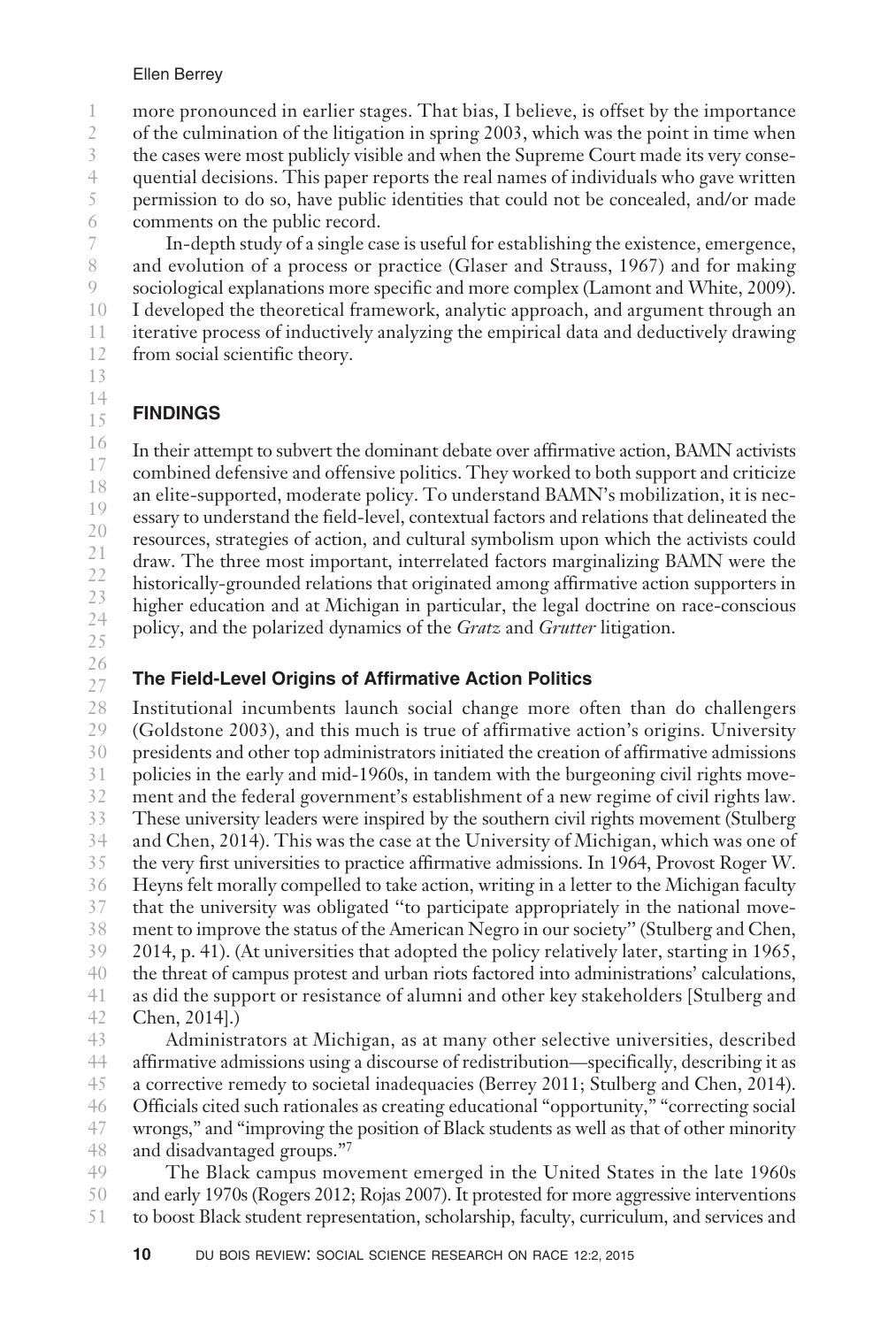1 2 3 4 5 6 7 facilities to serve racial minorities. At Michigan, the Black Action Movement (BAM) and its allies organized an eighteen-day "smash racism strike." They demanded that 10% of the student body be Black by 1973 and that the administration take other remedial measures such as addressing entrenched discrimination on campus (Glenn 2010). They made these claims by drawing on the civil rights tradition of inclusive multiracial coalitions, nonviolent direct action, and—with their fists raised in the air— Black Power militancy.

8 9 10 11 12 13 14 15 16 The Black student movement followed the classic movement dynamics of disruptive protest that challenges established institutional routines and interests. Yet activists like those at Michigan were advocating the expansion of an already-established reformist policy, not its undoing (see Rojas 2012). There were some similarities in the discourse used by the administration and the Michigan student activists, as well. The activists, too, made claims for race-based remedies. They described affirmative action as one of many ways to correct societal injustice, although they characterized that injustice in more strident terms than the administration and as including discrimination by the administration itself.

17

#### 18 19 **Legal Doctrine and the Marginalization of a Civil Rights Claim**

20 21 22 23 24 25 Between the 1970s and the early 2000s, the dynamics of contention over race-conscious interventions became increasingly narrow and, as opponents mobilized, disputes were channeled into legal contests. Engagement in affirmative action politics became defined around the institutional structure of litigation, the instrumental actions of the parties, and discourses that law codifies (Haltom and McCann, 2004). Civil rights-based arguments for affirmative action were simultaneously marginalized.

26 27 28 29 30 31 32 33 34 35 36 37 Litigation over affirmative action began in the 1970s. The first major Supreme Court case was *Regents of the University of California v. Bakke* (1978). Bakke formalized affirmative action politics as a litigious conflict. With some support from the nascent conservative movement (MacLean 2006), Allan Bakke, a White man, legally contested the practice by the University of California at Davis Medical School of admitting only students of color into a program that designated sixteen seats for racial minority and/or economically disadvantaged applicants. Bakke charged that the special admissions program operated as an unconstitutional quota. The university's defense included claims about both compensatory racial justice and diversity. It argued that its race-sensitive admissions policy was a means of "reducing the historic deficit of traditionally disfavored minorities in medical schools and in the medical profession" and obtaining the educational benefits that result from a diverse student body (*Bakke* 1978, p. 32).

38 39 40 41 42 43 44 45 46 47 48 The court's decision in *Bakke* was divided and complicated, but majorities agreed that racial quotas were forbidden and that race could still be considered in admissions decisions. Five of the nine justices found the UC-Davis program a quota because it used racial discrimination to achieve a race-based outcome. Four of those five justices took a colorblind stance that race-conscious interventions, even when intended to counter discrimination, were unacceptable. Four other justices-the "Brennan Four"-found affirmative action an acceptable remedy for racial minority disadvantage. Articulating an argument for a civil rights-based, historically-oriented policy (Chang 1997), the Brennan Four stated that the government "may adopt race-conscious programs designed to overcome substantial, chronic minority under-representation where there is reason to believe that the evil addressed is a product of past racial discrimination."

49 50 51 An alternative defense of race-conscious admissions was elaborated in a soloauthored opinion by Justice Lewis Powell. Powell was one of the five justices who objected to the UC-Davis policy as a quota, but he also agreed with the Brennan Four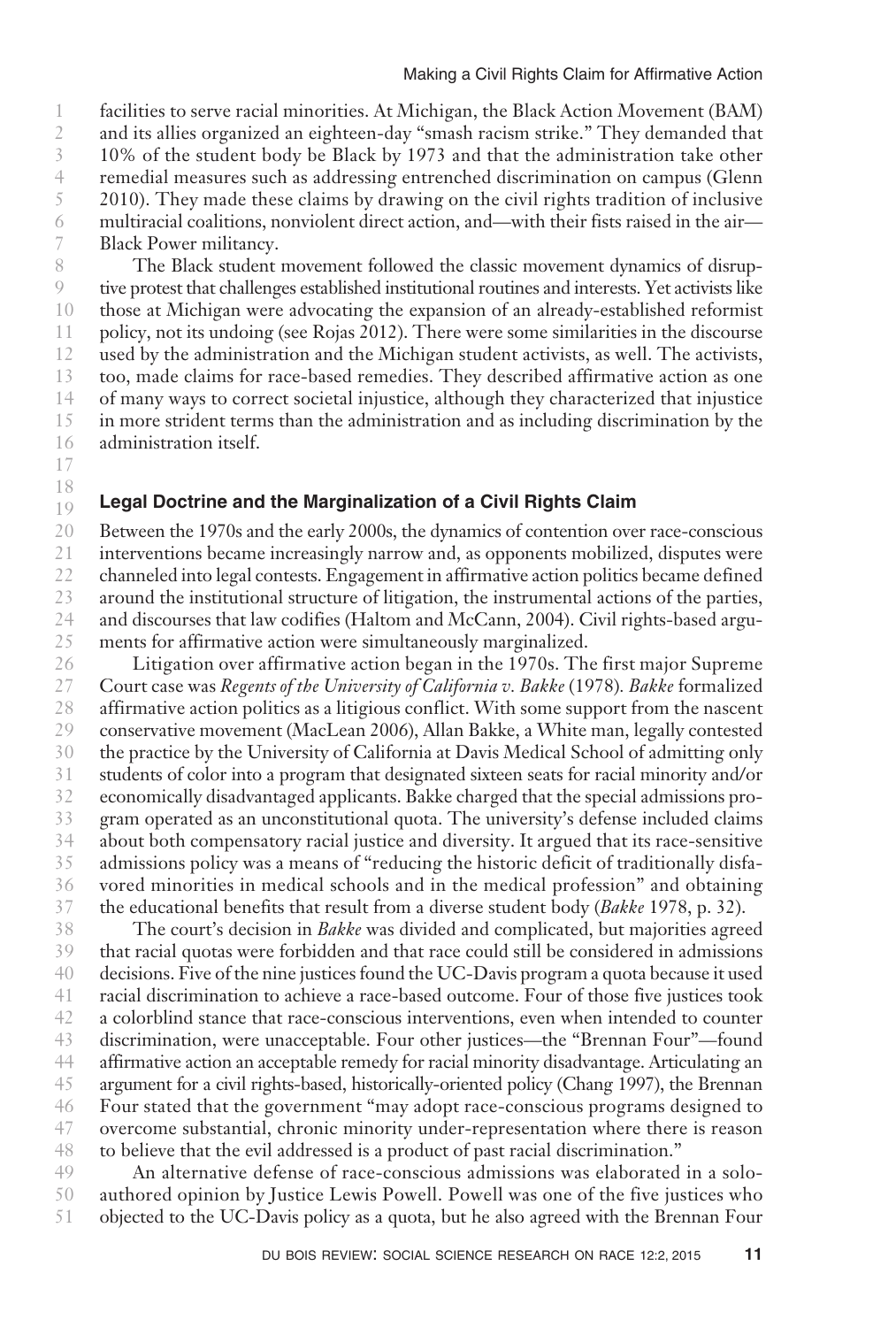1 2 3 4 5 6 7 8 9 10 that race-conscious programs were sometimes permissible. Drawing on a brief submitted by Harvard University and a few other elite institutions, he wrote that college admissions offices could consider an applicant's race so long as they treated it as a "plus" factor and did so with the objective of "diversity," which he described as socially and educationally beneficial. As Powell explained, diversity encompassed a broad "array of qualifications and characteristics, of which racial or ethnic origin is but a single, though important, element." He couched his justification in terms of the educational mission: "The atmosphere of 'speculation, experiment and creation'—so essential to the quality of higher education—is widely believed to be promoted by a diverse student body" (Bakke 1978).

11 12 13 14 15 16 17 18 19 20 21 22 23 24 Powell's concept of diversity was a non-remedial defense of affirmative action. It was a liberal alternative to colorblindness and a moderate alternative to civil rightsbased racial justice. His notion of diversity centered on the instrumental utility of minority inclusion, with a forward-looking orientation. Societal inequality and the history of race were not relevant. Because Powell's opinion set the most restrictive parameters on affirmative admissions, it was the safest for universities and colleges to follow if they wanted to practice race-conscious admissions. Admissions officers across the country adopted his conception of diversity in their public discourse and construed affirmative action as diversity management (Lipson 2007). The institutionalization of affirmative action was facilitated by other field-level factors in addition to the Court's decisions, such as isomorphic pressures on admissions offices and administrators' professional norms (Lipson 2007), the demands of bureaucratized decision making (Hirschman et al., forthcoming), and universities' efforts to sell applicants on universities (Berrey 2011; Stevens 2007)—and sometimes in response to campus activism.

25 26 27 28 29 30 31 32 33 34 35 36 37 38 39 Just as affirmative action was becoming more entrenched in elite higher education, opponents were gaining political power (Ebert 2014). These opponents were part of burgeoning conservative movement, which was fueled in large measure by its mobilization of White antipathy against Black people (Edsall 1992) and buttressed by the administrations of Presidents Ronald Reagan and George H.W. Bush and the increasingly conservative judiciary. A series of Supreme Court cases, *Bakke* among them, limited or banned affirmative action policies altogether. Of particular importance was the 1989 decision in *City of Richmond v. Croson*, in which the majority found that remedying past societal discrimination was not a viable argument for a race-conscious program. In the 1990s, anti-affirmative action advocates mobilized challenges in court and in state referenda. They won significant successes, including Proposition 209, which banned affirmative admissions in public colleges and universities in California, and the Fifth Circuit Court of Appeal's 1996 decision in *Hopwood v. State of Texas*, which prohibited voluntary, race-based affirmative admissions rooted in the diversity rationale in Texas, Mississippi, and Louisiana.

40 41 42 43 44 45 46 47 48 49 Through such actions, affirmative action opponents succeeded in establishing colorblindness as a legal theory (Haney-López 2006 ; Siegel 2011 ). According to the colorblind position, race-conscious, equality-seeking policies grant people of color greater access to resources based solely on their racial group membership, and this violates the U.S. Constitution's protections for individuals. Political supporters of colorblindness have framed their positions as protecting individual rights and preventing government overreach. Their actions have had the effect of redirecting government funding and priorities away from social objectives—particularly the redistribution of resources to disadvantaged racial minorities—and toward individualistic or private interests (Duam and Ishiwata, 2010).

50 51 The successes of affirmative action opponents reconstructed the field of contestation. These opponents differed from what scholars typically identify as outsider activists.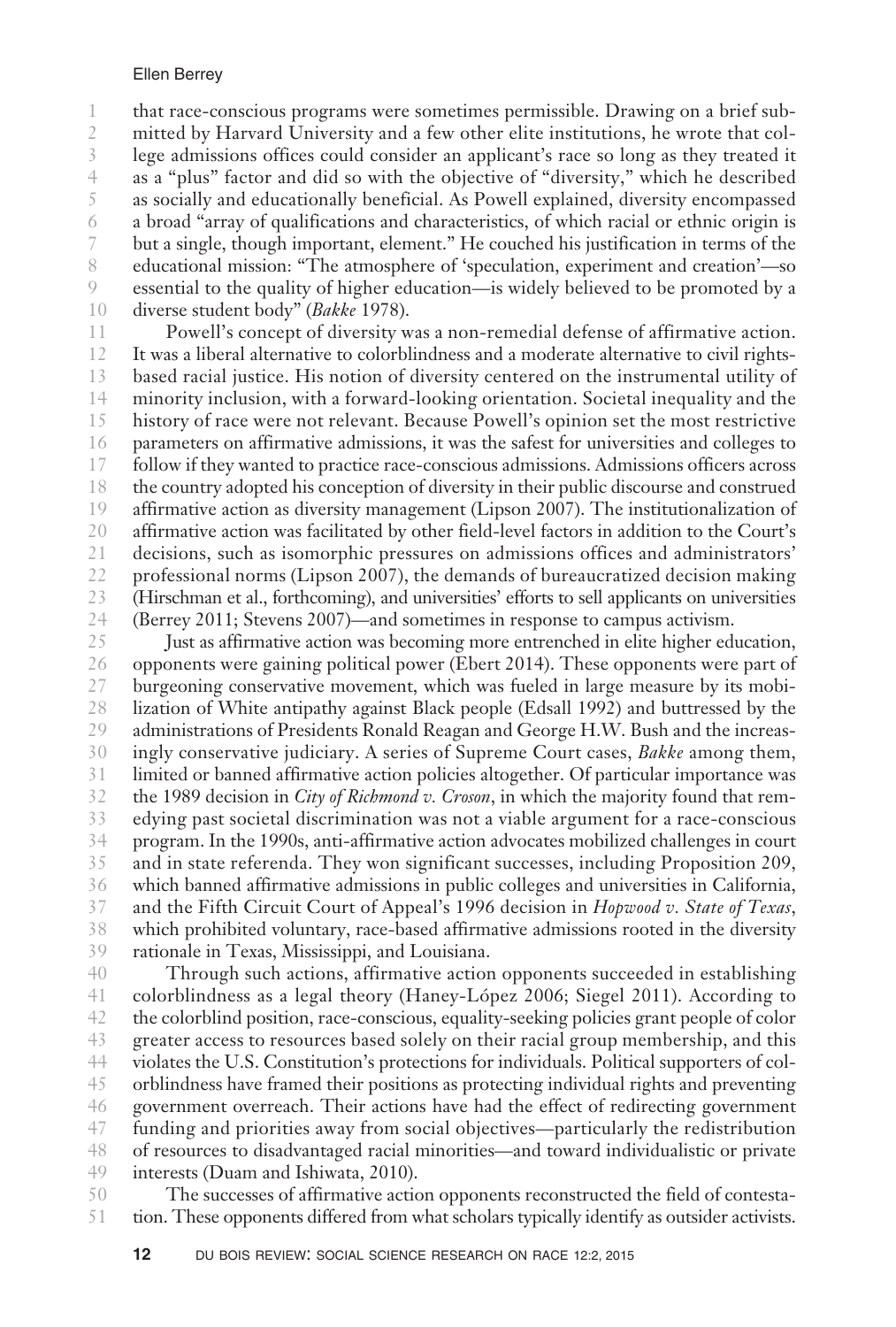1 2 3 4 5 6 7 8 9 10 11 While they were from outside the academy, they had support from elite conservative funders. They were challenging academic practices for doctrinal, institutional, and symbolic purposes (Rojas 2012), with a single-minded focus on affirmative admissions policies. They worked to challenge egalitarian social reforms, not to expand rights for the disadvantaged. The discursive field also changed. As political scientist Daniel Lipson (2008) notes, institutional supporters of affirmative action ceded talk of equality. They squarely eschewed a civil rights framework of pursuing justice through the inclusion of a marginalized group (see also Keck 2006). Instead, they used a legal argument and scripted public rhetoric centered on diversity's benefits. This created a vacuum that opponents of racial preferences could capitalize on, particularly through their talk of equality and individual rights.

12 13 14 15 The field-level dynamics rooted in legal doctrine set the stage for the *Gratz* and *Grutter* litigation and BAMN's marginalization therein. A related factor—the structure of the litigation itself—also organized the field of action in ways that made BAMN a political and legal outsider allied with elites.

#### 17 18 *Gratz, Grutter,* **and the Colorblind versus Diversity Debate**

16

19 20 21 22 23 24 25 26 27 28 29 30 31 The *Gratz* and *Grutter* cases began in 1997 when the Center for Individual Rights (CIR)—a libertarian public interest law firm that was networked with the growing conservative legal movement and had successfully represented the plaintiffs in *Hopwood*—filed two legal cases challenging Michigan's race-conscious admissions policies. *Gratz* contested the mechanistic point system that the University used at the undergraduate level in the College of Literature, Sciences, and Arts (LSA). That policy awarded African American, Latino, and Native American applicants additional points for their racial status. *Grutter* contested the law school's policy, which instructed admissions officers to consider an applicant's race as part of a holistic review of each individual's application. 8 Arguing for colorblindness, the plaintiffs charged that these race-conscious admissions policies violated the Equal Protection Clause of the Fourteenth Amendment, Title VI of the Civil Rights Act of 1964, and 42 U. S. C. §1981.

32 33 34 35 36 37 38 The University of Michigan administration defended its policies. Given Powell's opinion in *Bakke*, the only legally tenable argument that the administration could make was one based on diversity's benefits. Citing *Bakke,* the university administration argued what commonly is called the diversity rationale: that student learning improves and other benefits accrue when students interact with peers of other backgrounds, which includes but is not limited to race and ethnicity. Given the hegemony of legal doctrine, this was a predictable and appropriate argument for the university to make.

39 40 41 42 43 44 45 46 47 48 49 50 51 The outcome of the case was uncertain. The university needed to convince the court that Powell's solo-authored opinion was the governing standard (at the time, this was not clear) and that its race-attentive policies passed the most stringent judicial test—in legal terminology, called strict scrutiny. This meant that in order to use racial classifications lawfully (and continue receiving federal support), the university had to show that its policies served a "compelling governmental interest" and were "narrowly tailored," or designed, to serve that ends. As the university's lead attorney in *Grutter* told the Supreme Court justices during oral arguments: "There is a compelling interest in having an institution that is both academically excellent and racially diverse, because our leaders need to be trained in institutions that are excellent, that are superior academically, but they also need to be trained with exposure to the viewpoints, to the perspectives, to the experiences of individuals from diverse backgrounds."<sup>9</sup>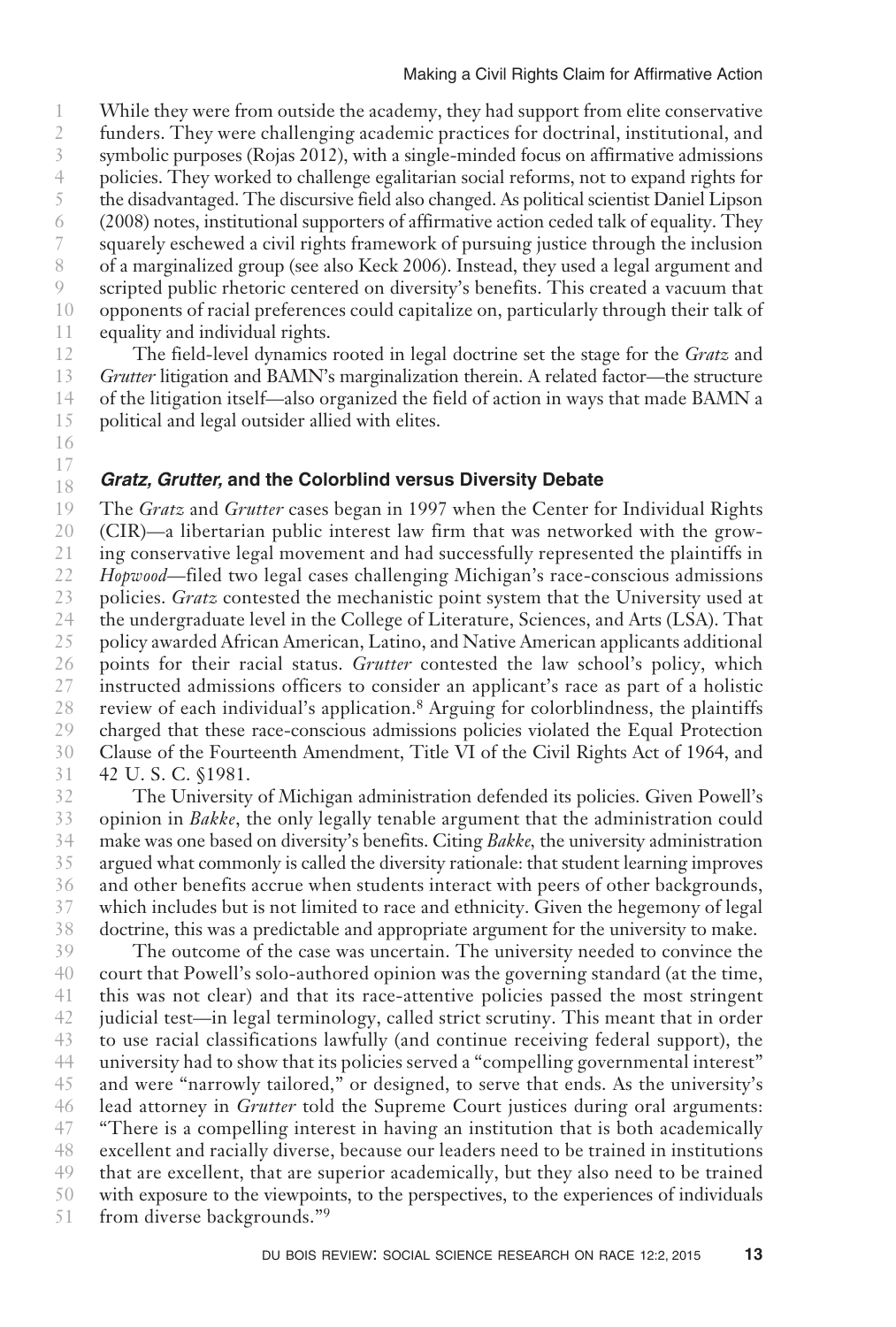1 2 3 4 5 6 7 8 *Gratz* and *Grutter* proved to be the most important cases on affirmative admissions since *Bakke*. Michigan and its supporters bolstered the university's diversity defense with an extensive campaign that garnered support from both parties, including former Republican President Gerald Ford, as well as large corporations, retired military officials, lawmakers, and other allies (Green 2004). More *amicus* briefs, or friend of the Court briefs, were filed for a single side (the University) than in any other Supreme Court case in prior history. On April 1, 2003, the day of the oral arguments, tens of thousands of people participated in the BAMN-led March on Washington.

9 10 11 12 13 14 15 16 17 18 19 20 In its 5 **–**4 decision in *Grutter,* announced in June 2003, the Supreme Court codified the diversity rationale as *the* acceptable defense of voluntary affirmative admissions. It found that diversity's benefits were a compelling governmental objective and could be lawfully achieved through the law school's policy which was narrowly tailored. The court's majority opinion, written by Justice Sandra Day O'Connor, cited the institutional benefits of diversity such as an enhanced educational environment, better national leadership, stronger national security, and greater competitiveness in the global economy. Affirmative admissions could continue, but only under the pretense of pursuing diversity's benefits and through holistic review. In a 6 **–**3 decision in *Gratz*, announced at the same time, the court decided against the university. It found unconstitutional the additional points that the undergraduate college assigned to racial minority applicants.

21 22 23 24 25 26 27 28 29 30 31 32 33 With *Gratz* and *Grutter*, the issue of affirmative action was firmly entrenched as a high stakes legal contest, with an oppositional colorblind position pitted against a defense based on diversity's instrumental benefits (not on remedying past or present discrimination). Prior to the litigation, there had been relatively more ideological pluralism in popular debates over affirmative action (Gamson and Modigliani, 1987; Richardson and Lancendorfer, 2004). As studies of media framing have shown, in television, newspaper, and other popular media sources between the late 1960s and mid-1980s, advocates of affirmative action typically framed the policy as positive remedial action and opponents framed it as undesirable preferential treatment (Gamson and Modigliani, 1987 ). A major shift in the news media happened in 2003 (Richardson and Lancendorfer, 2004). Following the Court's decisions in *Gratz* and *Grutter*, editorials began to overwhelmingly favor affirmative action on the grounds that it furthered the instrumental benefits of diversity.

34 35 36 37 In sum, these conditions—the origins of affirmative admissions policies at Michigan, legal doctrine on race conscious policies, and the social organization of the *Gratz* and *Grutter* litigation—created a field of political contestation in which BAMN faced limited options for advancing its radical civil rights agenda.

38 39

#### 40 **BAMN's Defense and Critique of the Status Quo**

41 42 43 44 45 46 47 48 49 50 51 In the *Gratz* and *Grutter* litigation and the politics surrounding the cases *,* BAMN had a distinctive status: it was simultaneously an ally and an outsider within the pro-affirmative action movement. BAMN was allied in that it shared with Michigan and Michigan's supporters a core policy stance: it favored affirmative admissions. But BAMN was also an outsider in numerous, important respects. Foremost, BAMN activists claimed that the practice of affirmative admissions is rooted in civil rights—a means of redressing racial and economic inequality. The policy, they argued, is at once corrective and transformative, backwards-looking and forward-oriented. According to BAMN activists, the policy offsets discrimination—most importantly, in the university's admissions criteria—and also is proactive, as it advances the principles of integration and equality. At BAMN marches and rallies, activists carried the organization's signature red and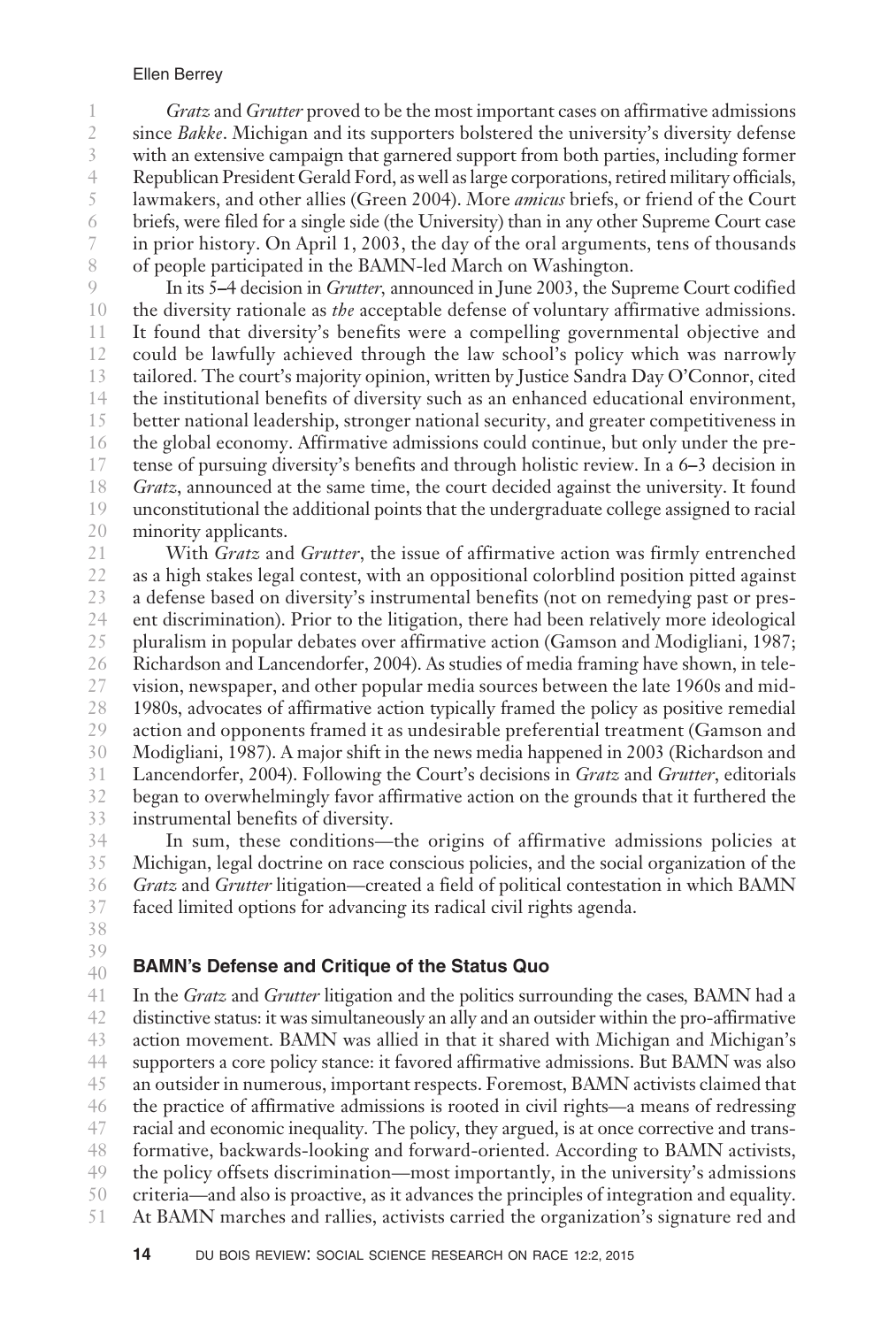1 2 3 4 5 6 7 white posters: "DEFEND Affirmative Action and Integration. FIGHT for Equality." The activists also saw affirmative action and the fight for it as a much broader struggle for social transformation. This argument put BAMN on the margins, as such claims had been thoroughly discredited in the courts and had fallen out of favor with proaffirmative action elites. BAMN was marginalized in other ways as well. It was not a formally-recognized legal party throughout much of the case, and other affirmative action supporters avoided it because of its militancy, as discussed below.

8 9 10 11 12 13 14 15 16 17 18 19 To engage in *Gratz* and *Grutter* politics and establish their legitimacy, BAMN activists simultaneously defended and critiqued the status quo, both within and outside formal channels. They hoped to subvert the terms of debate over affirmative admissions by making a civil rights-based claim. They pursued two main tactics: leading the legal intervention in the *Grutter* case in the lower courts and organizing mass demonstrations. These tactics were closely interwoven. BAMN's formal claims in court were in many respects moralistic and politicized, meant to put forth a compelling argument but not actually a strategy of winning an official court decision. At once, the activists' protest demonstrations brought attention to their formal involvement and referenced that involvement to bolster their legitimacy. And as they took these actions, they drew on discourses that both replicated and challenged the prevailing meanings of law and affirmative action. I turn first to the organization's legal intervention.

#### 21 22 *BAMN's Legal Intervention and Argument for Civil Rights Justice*

20

23 24 25 26 BAMN translated its political claims for civil rights, equality, and integration into a legal argument by coordinating the intervention in *Grutter* in the lower courts. Through this intervention, the activists aligned themselves with the University of Michigan but also simultaneously challenged it.

27 28 29 30 31 32 33 34 35 36 37 38 39 The named *Grutter* intervenors were forty-one prospective and current law students of different racial backgrounds along with BAMN, United for Equality and Affirmative Action, and Law Students for Affirmative Action. BAMN spearheaded the intervention and often suggested that the intervention was its own. Shanta Driver was an attorney at Scheff & Washington, the law firm that represented the intervenors. She developed the intervention strategy with Miranda Massie, another attorney at the firm who became the intervenors' lead counsel (see Stohr 2004). The intervenors enlisted support from fifteen expert witnesses, including prominent scholars such as Columbia University historian Eric Foner. Through intervention, the activists were able to join the defendants as an additional party in the case in the Sixth Circuit Court of Appeals. 10 Because the appellate court upheld the law school's policy, these intervenors did not petition to be heard by the Supreme Court, but they did file an *amicus* brief as a party (Parker 2007).

40 41 42 43 44 45 46 47 48 49 50 51 Broader field-level relations and uneven power dynamics constricted the intervenors' ability to engage in affirmative action politics—including the fundamental fact that they needed to somehow be involved with the litigation in order to meaningfully engage at all. Like the university, they were reacting to the plaintiffs' charges, yet they had virtually none of the resources or legal leverage that the university enjoyed. The university established the dominant pro-affirmative action position. In their allied-outsider status, the *Grutter* intervenors made their legal claims in reaction to—and usually as counterhegemonic challenges to—the university, the plaintiffs, and prior court decisions. They had to do so through a system of litigation that is biased toward narrowly defined parties and repeat players, representation by legal experts, legal argumentation based on established doctrine, and prevailing cultural concepts of law (Berrey et al., 2012; Galanter 1974; Nielsen and Nelson, 2005).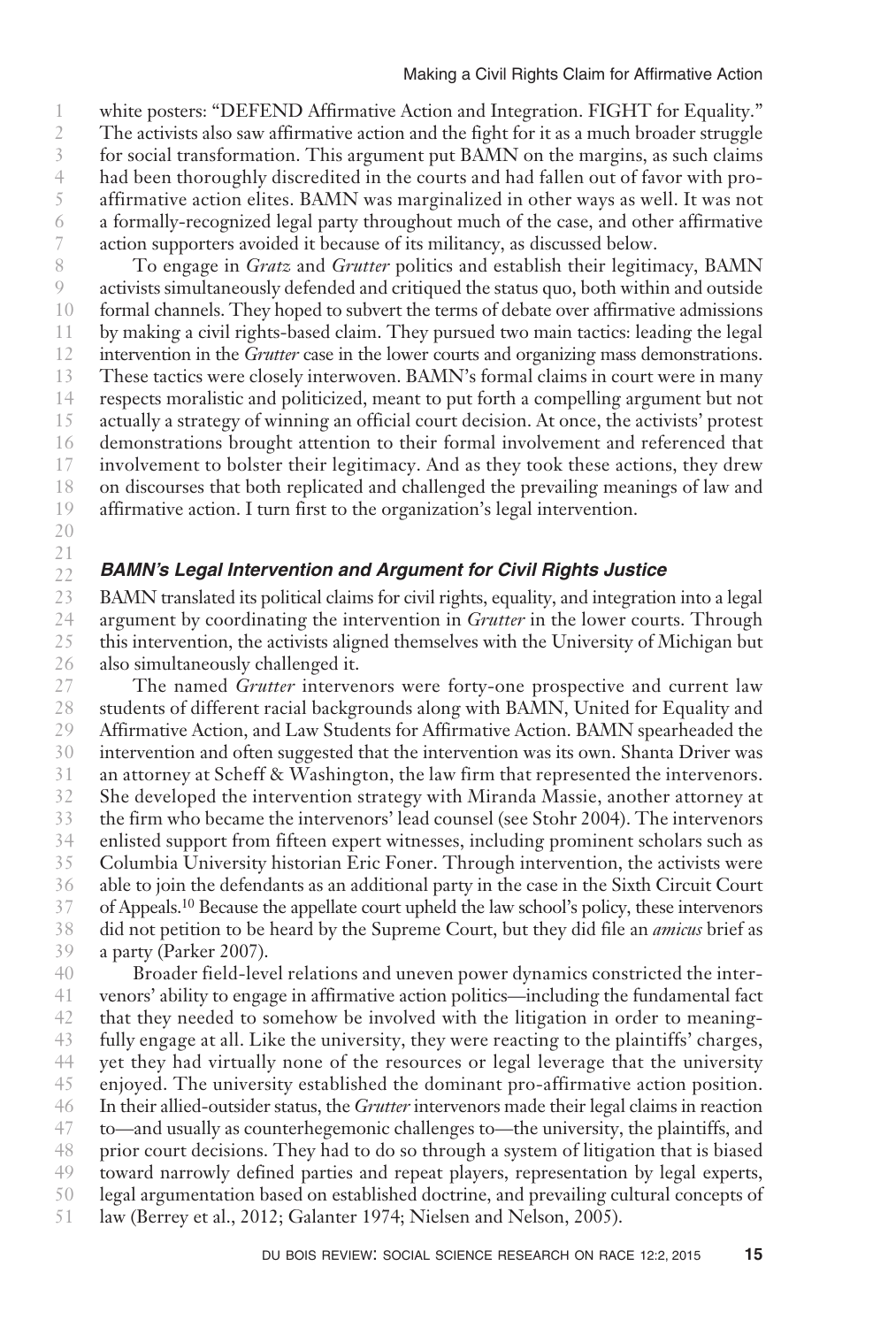1 2 3 4 5 6 7 8 9 10 11 12 Yet within those many constraints, the intervenors had the opportunity to articulate a fully elaborated legal argument, elements of which overlapped with the university's argument. Like the university, the *Grutter* intervenors made a passionate defense of affirmative action. Like the university, they argued that *Bakke* was precedent and that the court should reaffirm it. Like the university, they criticized the plaintiffs' argument for its reliance on the concept of abstract equality, which was originally articulated by the framers of the U.S. Constitution. The university asserted, in a measured tone, that the concept of abstract equality ignores the reality that America remains very segregated. Meanwhile, the intervenors used more incendiary language to argue that the plaintiffs' position was outright manipulative. Their brief to the Supreme Court claimed that the colorblind legal concept of abstract equality veils "the reality of . . . institutionalized racism and inequality of segregation" ( *Grutter* 2003, p. 16).

13 14 15 16 17 18 19 20 21 22 23 24 25 26 27 Yet key elements of the *Grutter* intervenors' argument contrasted sharply with Michigan's diversity defense. The intervenors argued for affirmative action on civil rights grounds. They identified two central reasons for it: past and ongoing racial inequality—particularly racial discrimination in the university's admissions criteria and the need to proactively unite Americans through equality and integration. They emphasized, as legal precedent, *Brown v. Board of Education,* the landmark 1954 Supreme Court case. *Brown* affirmed the importance of racial integration by ending the overt state sanctioning of racial segregation in public schools. To make their points, the intervenors' doctrinal argument detailed racism in U.S. history and cited extensively Justice Thurgood Marshall's dissenting opinion in *Bakke*. In that opinion, Marshall argues that, because of pervasive past and present racism, affirmative action is a constitutionally acceptable remedy—even in cases without evidence showing that beneficiaries of affirmative action have been targets of discrimination. Marshall reasoned that the policy was necessary for the struggle to achieve "genuine equality" (*Bakke* 1978, p. 398).

28 29 30 31 32 33 34 By arguing about the history of discrimination and the effects of segregation, the *Grutter* intervenors strayed far from the parameters established by prior court decisions. Their position directly contradicted *Croson.* They were well aware of this. As journalist Greg Stohr observes, Massie's arguments before the lower courts were "heavy on symbolism" and highly politicized (2004, p. 164). For instance, Massie brought petitions to court that, predictably, were dismissed by the court as unacceptable evidence.

35 36 37 38 39 40 41 42 43 44 Crucially, the intervenors directly critiqued the law school's admissions policy. They argued that an affirmative admissions policy is necessary to correct the racial bias of undergraduate grades and, especially, LSAT scores, which are the primary criteria for law school admission. Citing social scientific research on the bias of the LSAT against African American, Latino, and Native American students, their brief explained, "Taking account of race is the only way to offset this double standard and to move toward admissions policies that are fair to applicants of all races" ( *Grutter* 2003 , p. 41). They argued that Barbara Grutter used spurious evidence—the seemingly objective criteria of her grades and LSAT score—to claim that she had experienced discrimination; to the contrary, they asserted that such criteria *protect* White privilege.

45 46 47 48 49 50 51 The intervenors criticized the doctrinal basis of the university's argument, as well. Even as they acknowledged Powell's opinion as precedent, they maintained that the diversity rationale was flawed. They wrote that Powell's opinion had "helped slow down progress towards genuine equality" because it "obscured affirmative action's fundamental nature as a means of achieving integration and equality; and left university administrations with only a single partial . . . defense—intellectual diversity" (Grutter 2003 , p. 30).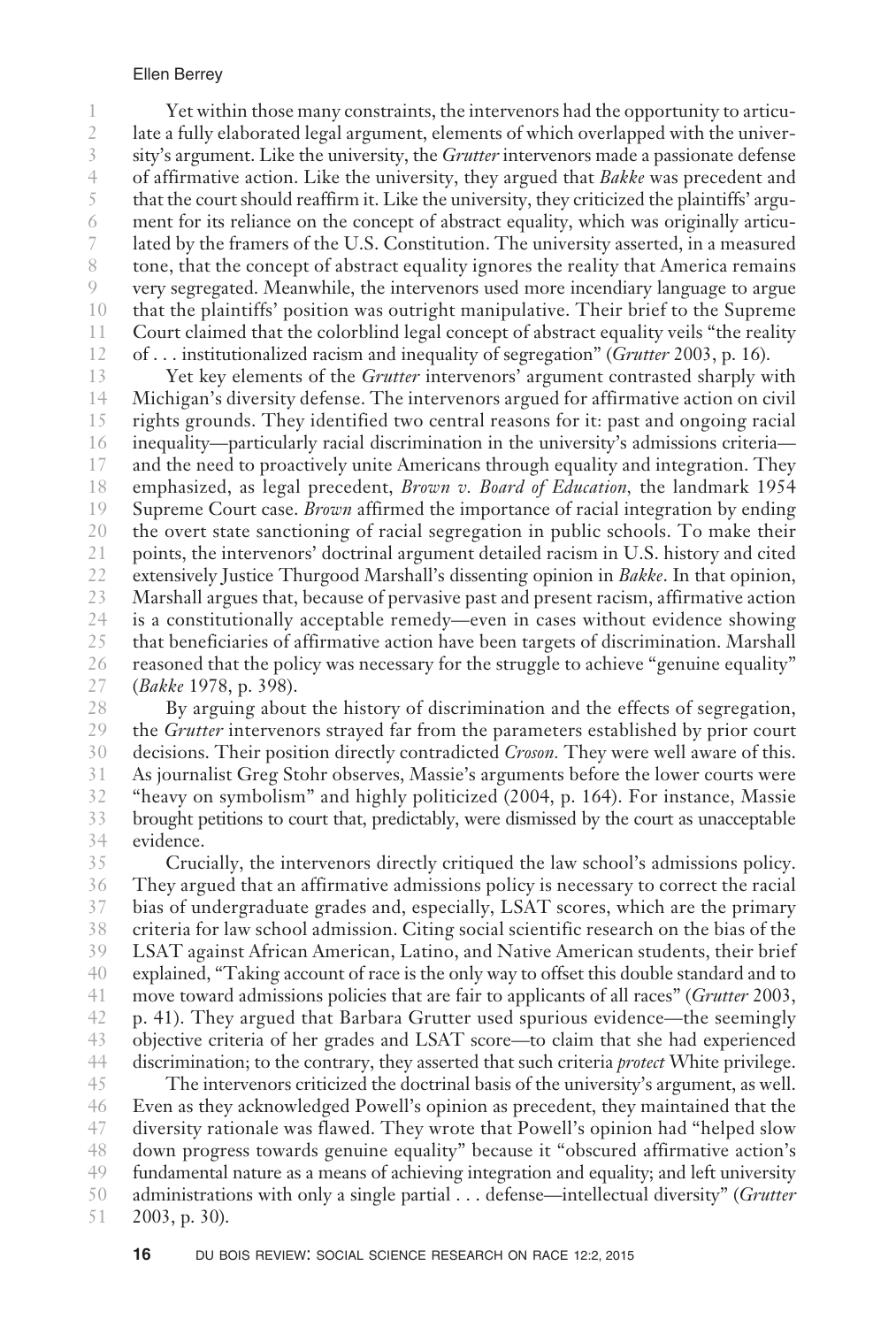Alongside their formal legal participation, BAMN activists embarked on an extensive protest mobilization. This too was part of their strategy of making, managing, and legitimating their allied-outsider status.

# *BAMN'S Political Mobilization and Claims to the Civil Rights Movement Legacy*

7 8 9 10 11 12 13 14 15 16 17 18 19 20 21 22 23 24 25 26 27 28 29 30 31 BAMN politically mobilized mass demonstrations that coincided with key moments in the *Gratz* and *Grutter* cases, most significantly with the 2003 Supreme Court oral arguments. Toward this objective, the organization initiated a series of large national civil rights conferences at Michigan. They raised funds and endorsements from over 175 organizations and individuals, including Jesse Jackson's Rainbow/PUSH Coalition, United Automobile Workers International Union, Detroit City Council, and the United Church of Christ. Participants traveled from as far away as Washington, D.C., West Virginia, New York, and California. At these conferences, high school and college organizers taught workshops on how to motivate fellow students, canvas, and fundraise. For the D.C. march, BAMN leaders organized buses from Ann Arbor and Detroit and coordinated many of the 250-plus universities, colleges, high schools, and middle schools that participated in the march. The April 1 march, on a chilly spring afternoon with cherry blossoms in bloom, was a peaceful event attended by thousands of people. In their political mobilization activities, BAMN leaders claimed that the organization was the rightful legacy of the civil rights movement. They would often say that BAMN was using the legal cases "to build a powerful, new, youth-led, integrated civil rights movement" (although the most visible leaders, such as Driver, were not youth). When Driver concluded her speech at the Martin Luther King Day rally in 2003, she said, "Now, the torch that burns bright with the flame of freedom has been passed to the people who are in this room!" She and other leaders characterized the organization as in the tradition of the long struggle for Black liberation, following "the great abolitionist, civil rights, and antiracist movements of the past" (BAMN 2015a). They construed BAMN's many marches and protests as civil rights marches—their April 1, 2003 "National Civil Rights March on Washington" as a modern-day version of the 1963 March on Washington for Jobs and Freedom.

32 33 34 35 36 37 38 39 40 41 42 43 44 45 BAMN activists also had a shrewd critique of popular diversity rhetoric, one that I characterize elsewhere as street-level semiotics (Berrey 2015 ). They dissected the words and ideas that both the plaintiffs and the university leaders preferred. This rhetorical and educational tactic follows the tradition of critical pedagogy (Friere 1970), according to which every individual can recognize and challenge the injustices of existing power arrangements. For instance, shortly before the April 1 march, BAMN held a recruitment event in the cafeteria of a Chicago-area university. One of the BAMN organizers who led the event was Jodi Masley, a White Michigan alumna and an attorney for the *Grutter* intervenors. During the question and answer session, an audience member asked Masley, "When is it acceptable for a school to say we need diversity to get a better education?" She replied that BAMN was grudgingly willing to use the term. "Diversity has been kind of a code word for a few but not everyone. . . . At first I found the diversity concept kind of insulting. It says: 'If you're White, young, male you might as well have some women around, some Black people around.'"

46 47 48 49 50 51 Jodi, like other BAMN organizers, used street-level semiotics as a method of political argument and a technique of political training. They did so to cast doubts on the credibility of other political players and to establish their own authority as savvy truth tellers. With critical commentary, BAMN leaders indicated that they had incisive analysis and the gumption to expose others' biases, including the administration's coded but nefarious diversity rationale. This is akin to the classic technique of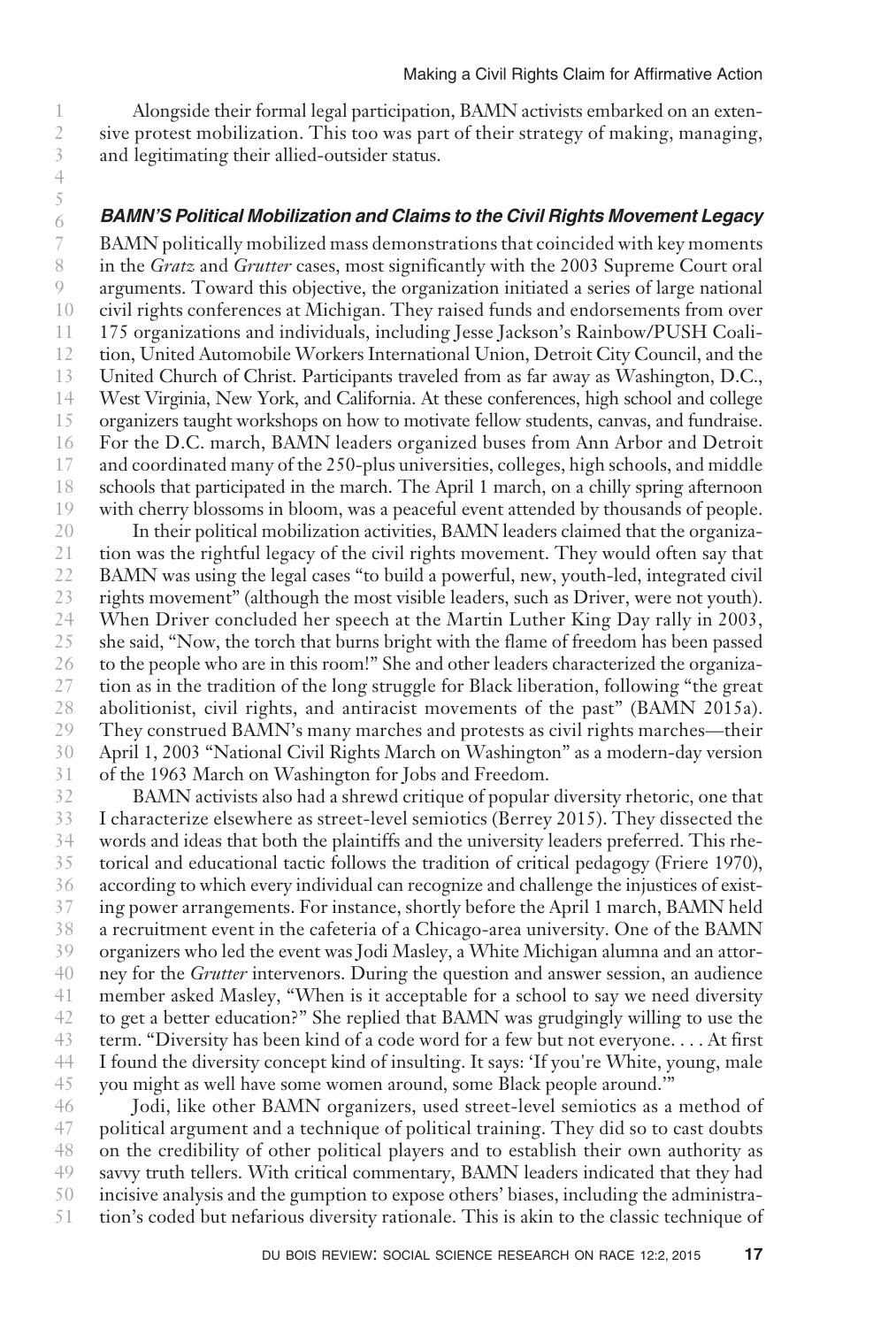1 2 3 4 5 counterframing, in which activists refute their opponents' logic, language, and solutions (Snow et al., 2014 ). Moreover, it is a product of the asymmetrical power relations with which the BAMN activists had to contend. Like their claims within court, such a technique is unavoidably piecemeal and parasitic on the discourses and institutional practices of those they challenged (Steinberg 1999).

6 7 8 9 10 11 12 13 14 15 16 17 18 19 20 Ultimately, in terms of shaping formal legal outcomes, the *Grutter* intervenors and BAMN activists had little effect. Their arguments about integration, the racism of standardized tests, and the limitations of the diversity rationale were far outside the centrist mainstream of the pro-affirmative action movement. Only one of the seventy-five briefs filed in support of Michigan at the Supreme Court recognized the problematic racial biases of standardized tests, although those biases have been well substantiated by social scientific research. 11 The Sixth Circuit's decision made no mention of the *Grutter* intervenors' arguments (although a concurring opinion by some of the judges did). Nor did the Supreme Court in its decision, which focused on the instrumental educational advantages of diversity and specifically acknowledged the influence of high profile corporate and military supporters (Brown-Nagin 2005a). Likewise, none of the liberal justices cited the intervenors' argument about biased tests (Brown-Nagin 2005a ). Only conservative justice Clarence Thomas referred to that argument. In his dissenting opinion in *Grutter,* Thomas critiqued the LSAT for privileging White applicants and disadvantaging applicants of color, but he voted to oppose affirmative admissions (Brown-Nagin 2005b).

21 22 23 24 25 26 27 28 29 30 Nonetheless, BAMN's legal mobilization buttressed its political activism outside of court. Its civil rights-based agenda and rhetoric surely helped with its massive effort to organize the public to the April 1 March on Washington. That rhetoric had appeal among many constituents, among them older progressives who identified with the civil rights movement and youth of color who went to underresourced public schools. The legal intervention also gave some legitimacy to BAMN's arguments. During the period that the district court recognized the intervention, the activists were formally recognized as parties to the case. Their argument was codified as part of the legal record, although not as a consequential decision. The intervention gave the activists national visibility.

31 32 33 34 35 36 37 38 39 40 41 42 43 44 45 46 47 Moreover, the legal intervention enabled the BAMN-intervenor activists to mobilize the symbolic authority of law. To be credibly engaged in the formal process of litigation and the attendant political activity, all the political actors involved (not just BAMN) needed to demonstrate an understanding of law. Because of the intervention, BAMN activists could invoke the social and rhetorical power of their legal expertise. Outside the courts, the activists rarely distinguished the *Grutter* intervention from their political mobilization. The intervenors' attorneys, especially Driver, were BAMN leaders. They spoke at recruitment events, in the news, and on major panels. The attorney-activists helped to legitimatize BAMN as a political participant. Outside the courts, the activists could reference the legal intervention as evidence of their legal savvy and to amplify the significance of the intervention. The BAMN website characterized the intervenors' argument as "the broadest and deepest defense of affirmative action ever made in a court of law" (BAMN 2015b). Through such action, BAMN sought to reframe the terms of debate and legitimize its allied-outsider stance. Yet, BAMN's antagonistic approach and its agenda for social transformation contributed to its own marginalization. That marginalization was abetted by the intramovement dynamics within the pro-affirmative action mobilization.

48

#### 49 **The Intramovement Marginalization of BAMN**

50 51 In the final six months of the *Gratz* and *Grutter* cases, the main campus advocates of affirmative action were university administrators and a group of students who formed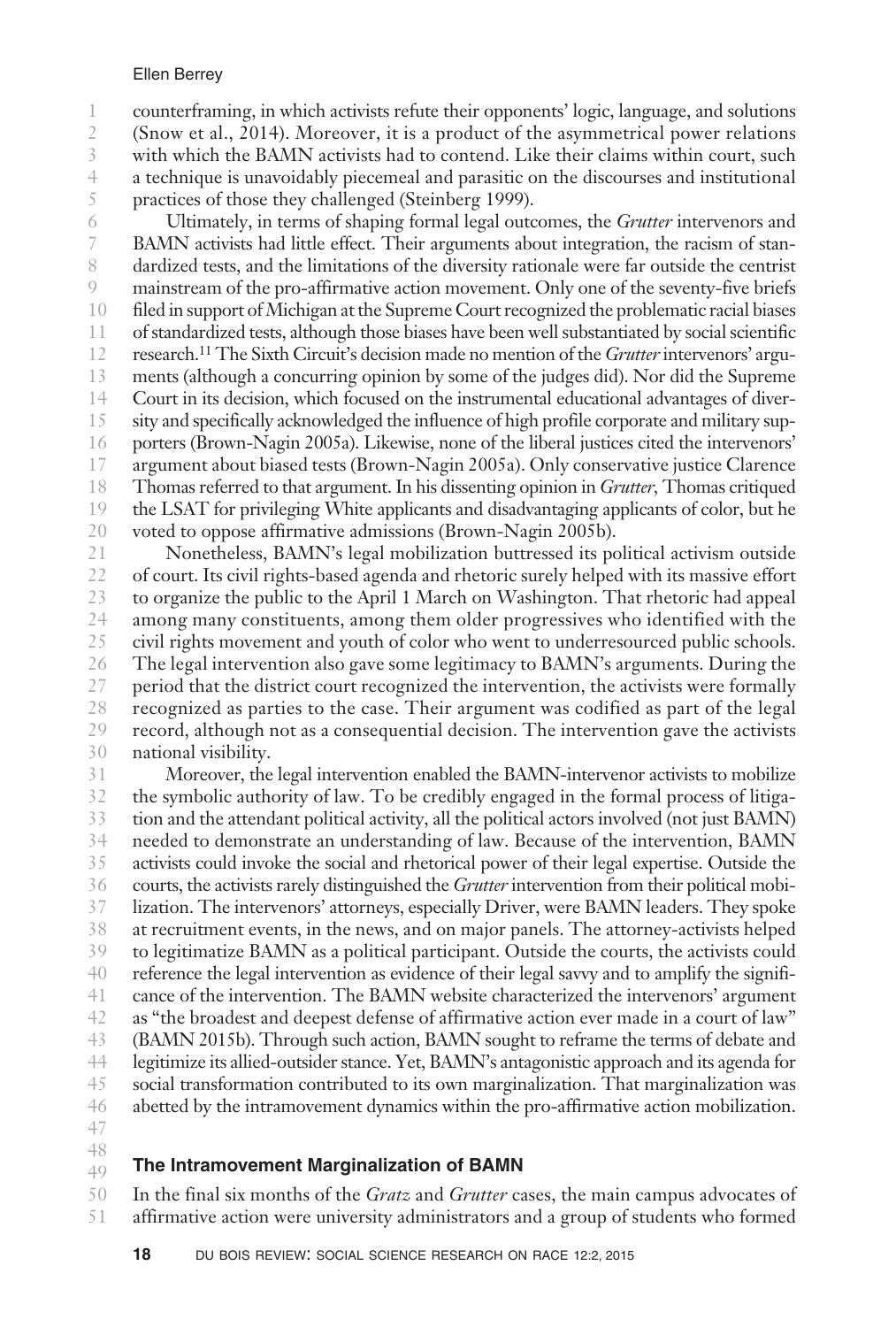1 2 3 Students Supporting Affirmative Action (SSAA). As these actors engaged in legal and extralegal activities pertaining to the litigation, they dissociated themselves from the intervenors and shunned BAMN's radical politics.

4 5

6

# *The Administration's Prioritization of Its Diversity Claims*

7 8 9 10 11 12 13 14 The objectives of the university, as a legal party, were to persuade the courts of its legal claims and to characterize the university's argument in terms that would appeal to mainstream audiences. Toward that end, administrators worked fastidiously to maintain the consistency of the university's diversity claim. Even before the court's final decisions, this priority was decisively endorsed by the retired generals and major corporations, who argued for instrumental diversity in military service and in business (these endorsements that were all the more legitimate given the broader political and social context of the war on terrorism and big government conservatism).

15 16 17 18 19 20 21 22 23 24 Throughout the cases, administrators took somewhat different positions in regards to the intervenors and the BAMN activists—that is, different positions to the extent these groups could be differentiated. University leaders treated the intervenors with a calculated neutral stance (Stohr 2004). Endorsing the intervention would imply the university's defense was incomplete, but objecting to it would set the university in conflict with the students it was supposed to be representing. Meanwhile, the administration more resolutely avoided BAMN activism in public activities around the cases. (Off the record, some university administrators commented that BAMN was admirably fighting for a moral cause but that its fight was self-sabotaging given the centrist diversity-based precedent for higher education.)

25 26 27 28 29 30 31 32 33 34 35 36 37 At the Supreme Court, one noteworthy decision that the administration made was to decline intervenors' request for five of its thirty minutes for oral arguments (The administration had shared time with the intervenors in the district and appellate courts, and the plaintiffs shared time at the Supreme Court with the U.S. Department of Justice at the Supreme Court). The university's decision conflicted with Massie's understanding, before the oral arguments, of how it would allocate that time (Brown-Nagin 2005a ). BAMN activists responded by charging that the university was keeping the intervenors' argument out of the national spotlight. As Driver said in our interview, "That would have made all the difference in the world. . . . More people [would be] freed to talk about . . . how the tests are biased and discriminatory, that these programs compensate the discrimination in the admissions policies and processes." Both the *Gratz* and *Grutter* intervenors filed a motion with the Court for an additional ten minutes for each side but, unsurprisingly, the court denied the motion (Stohr 2004).

38 39 40 41 42 43 As a legal party, the university administration had no incentive and only disincentives to allow for an argument about racial bias and offsetting discrimination to be made before the Supreme Court. While technically it could have ceded oral argument time, it would have been an unusual move to make. From the university's perspective, the legal team needed to cover a lot of ground in a short time period to argue the diversity rationale, which was the legal basis for its programs.

44 45 46 47 48 49 50 51 In their public activities outside the courts, university administrators downplayed the role of the intervenors and altogether avoided BAMN. This strategy was evident in their sophisticated, multiyear education and public relations campaign to solicit support for their defense in *Gratz* and *Grutter*. The campaign included press releases, an extensive website, personal meetings, public speaking engagements by representatives such as the university president, and articles and books written by university faculty members. 12 It fueled the university's relentless messaging that translated the diversity rationale into sound bites (Berrey 2015 ). In this campaign, university officials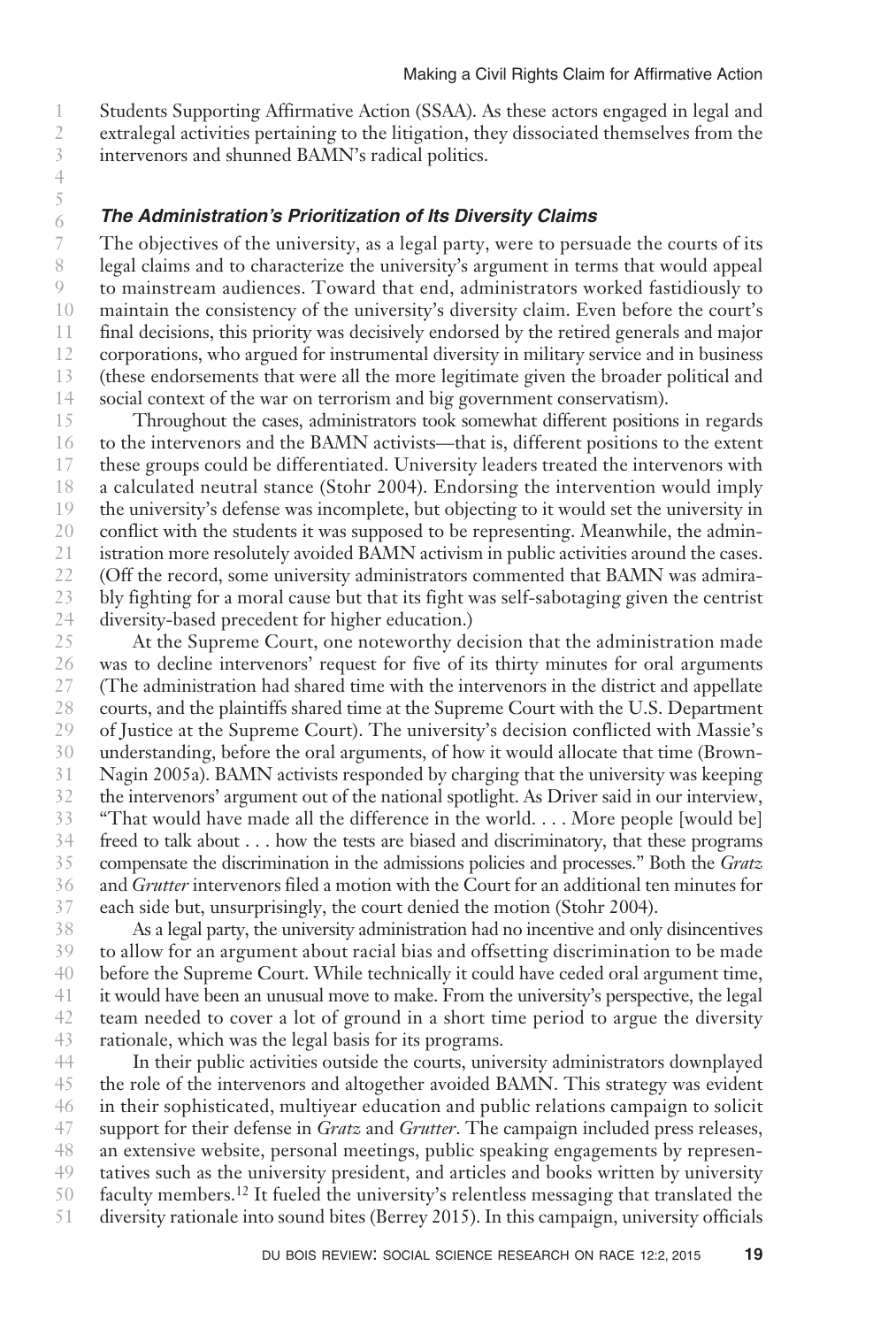1 2 3 4 5 6 7 8 sometimes diplomatically recognized the intervenors. Some of the university-sponsored events, such as a large admissions update panel organized six months before oral arguments, included Massie. The factual information published on the communications office's comprehensive website included links to the legal filings for all parties and participants in the cases, the intervenors included. On the website, chronologies of the cases listed some of the intervenors' actions and related court decisions. Otherwise, though, the site provided minimal or no description of the intervenors' substantive argument.

9 10 11 12 13 14 15 16 17 18 19 20 21 In my interview with Julie Peterson, a White woman who was the associate vice president for media relations and public affairs, I asked about the administration's interactions with BAMN, SSAA, and campus groups opposed to affirmative action (all of which, as student organizations, received funds from the university). She responded that the university provided those groups with information while allowing them to voice their own positions. Making no direct reference to BAMN, she explained, "Personally, I liked the fact that the intervenors and then the SSAA students who came along later could say in their own voices the things about fairness that needed to be heard." She described those groups' arguments as positively appealing to a broader audience: "Even though we made a very strong legal argument about the educational importance of diversity, there are many people in our society who resonate strongly [with] fairness and justice [and] discrimination. . . . You can't talk about issues of race and never bring that up."

22 23 24 25 26 27 28 29 30 31 32 33 34 35 36 37 38 39 The university did not promote the intervenors or BAMN activists as campus spokespeople in press releases, such as those issued immediately after the Court's announcement on June 23, 2003. Likewise, in educational materials intended as official histories of the cases, the administration made limited or no references to the intervenors and BAMN or a civil rights claim. For example, the Office of Marketing Communications oversaw the creation of an award-winning, traveling multimedia exhibit about the cases, titled "Views and Voices: U-M's Case for Diversity." The signature logo, the full-color promotional brochure, and the exhibit itself featured photographs of older, middle- and working-class African American women at BAMN's April 1 March on Washington. The photos evoked imagery of the adult generation that participated in the 1960s civil rights movement. The women held BAMN's signature sign, with the tag line "DEFEND Affirmative Action" in clear view. The rest of the slogan— "and Integration. FIGHT for Equality"—was partially obscured by a gate. While the exhibit made reference to the 1970s BAM campus protests and a later mobilization known as BAM II, BAMN's name was not shown anywhere in the exhibit. The other exhibit materials made only a few references to the intervenors: one quote from an intervenor and two entries in a timeline that recorded major actions relevant to the cases.

40 41 42 43 44 Similarly, the intervenors and BAMN were omitted from the 2004 book written by university leaders, *Defending Diversity: Affirmative Action at the University of Michigan* (Gurin et al., 2004). Here, the university could potentially (and with little risk) elaborate a civil rights argument for affirmative action. The authors only mention such an argument in passing and as something of the past.

45 46 47 48 49 50 51 Most major civil rights organizations kept their distance from the *Grutter* intervenors and BAMN, too. Early on in the cases, the *Grutter* intervenors chose not to coordinate with the intervention in *Gratz*, which had been mobilized by a coalition led by the NAACP Legal Defense and Educational Fund (see Stohr 2004). Massie and Driver had misgivings about the *Gratz* intervenors' more moderate arguments. Theodore Shaw, who represented the *Gratz* intervenors, was skeptical about the viability of the *Grutter* intervenors' arguments. When BAMN was mobilizing for the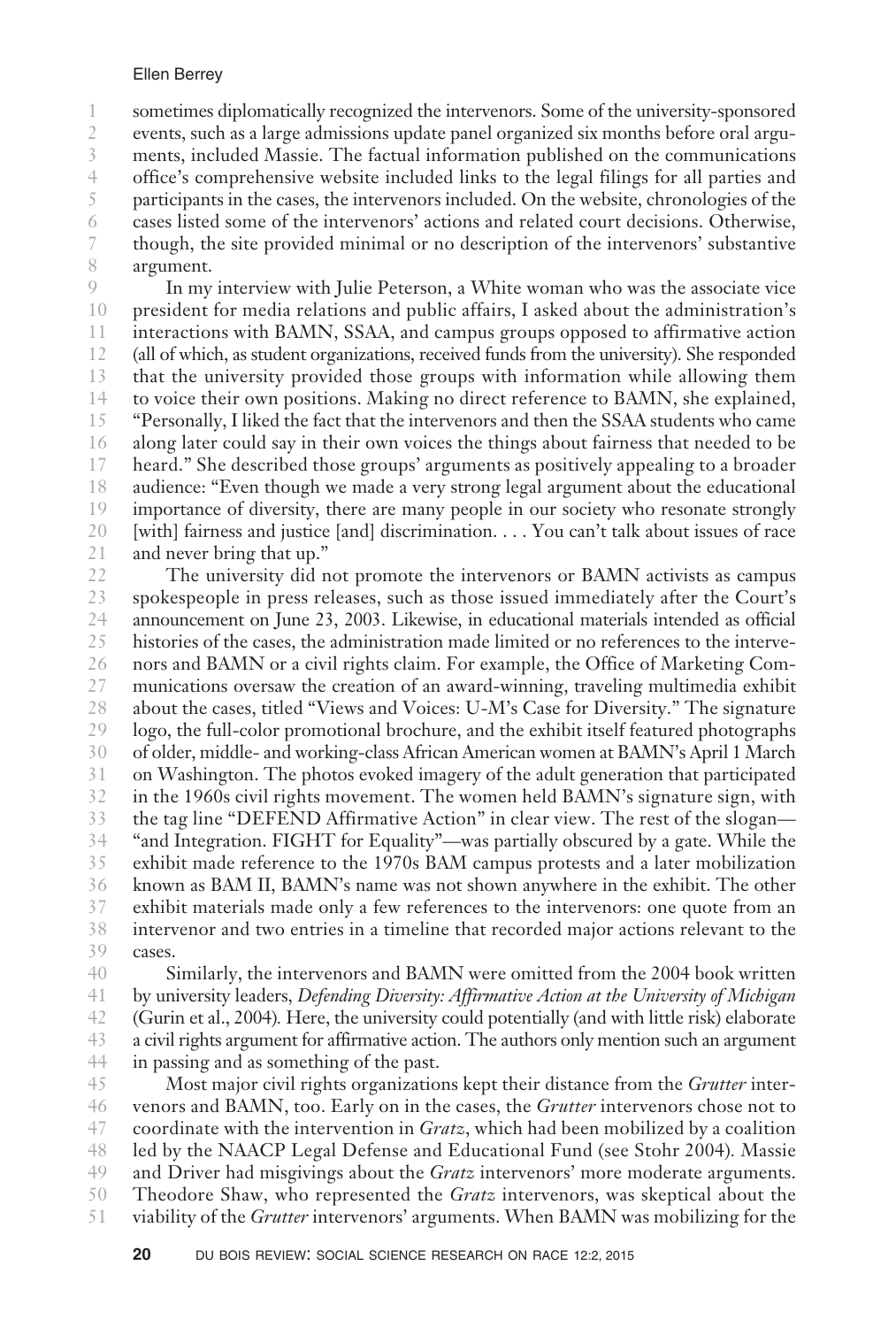1 2 3 4 April 1 march, Rainbow/PUSH signed on as a supporter, but other large mainstream civil rights groups only endorsed BAMN events and donated funds after much cajoling. The NAACP national office decided to support the March on Washington just three weeks beforehand.

# *BAMN's Loss of Its Monopoly on Campus Activism*

5 6 7

8 9 10 11 12 13 14 15 16 17 18 19 In the final months before the Supreme Court decision, BAMN lost its monopoly on pro-affirmative action campus activism. In January 2003, a group of student activists coordinated SSAA to diminish BAMN's influence and represent what they called "the student voice." SSAA's short-term mobilization had a very narrow goal: to demonstrate Michigan students' support for the university's admissions policies at the crucial final stages of *Gratz* and *Grutter*. SSAA was comprised of thirty campus organizations representing African American, Latino, and Asian American students as well as progressive student organizations with predominantly White membership, with much involvement by student government. In their privileged status as students of an elite university, SSAA activists received favorable treatment by the university administration and media. In the process, they supplanted BAMN's civil rights argument with more politically palatable claims.

20 21 22 23 24 25 26 Many SSAA leaders disliked BAMN intensely. They openly criticized the organization for its militancy. They disparaged BAMN as an illegitimate representative of Michigan students. At one meeting, a White male SSAA leader contrasted SSAA and BAMN: "We are the students. … They are not. We represent the University of Michigan students. They do not." SSAA activists sometimes referred to the organization as "BAM-N" to suggest that BAMN did not have a valid connection to BAM I and II. Some SSAA posters included the statement: "We are not BAM-N."

27 28 29 30 31 32 33 34 35 36 37 Robert Goodspeed, who played a pivotal role in researching BAMN's misbehavior at Berkeley and Michigan, was connected to SSAA. He publicized what he learned on his popular listserv/blog, the Goodspeed Report, and his website, www.nobamn.com . 13 As Goodspeed posted in 2004, "not only did [BAMN] publicize a narrowly conceived message, they do not work with the vast majority of student organizations on campus, and in student government use unnecessary and hostile tactics to generate conflict at virtually every opportunity." Goodspeed identified ties suggesting that BAMN was one of many front organizations for the Revolutionary Workers League (RWL), a small, militant Trotskyite organization in Detroit. 14 Many students saw these ties as further evidence of BAMN's nefarious ways.

38 39 40 41 42 Michigan students who were not involved with SSAA shared with me their mixed opinions of BAMN. Some were enthusiastic about BAMN's impressive mobilization. Others were turned off by its radicalism. At a BAMN counter protest by campus opponents of racial preferences, one young White man told me, "BAMN is universally scorned on campus."

43 44 45 46 47 48 SSAA's public messaging provided an alternative to BAMN's. Their central message, conveyed by their name—Students Supporting Affirmative Action—was simply that Michigan students favored affirmative action. The activists' T-shirts reflected and reinforced their public image as typical Michigan students. In the university's trademark colors, navy and gold, the T-shirts featured the school's "M" symbol overlaid by the word "justice."

49 50 51 The SSAA organizers deliberately did *not* endorse a singular ideological justification of affirmative admissions. This was evident in SSAA's press kits for the April 1 March on Washington, which included a range of student quotes about the importance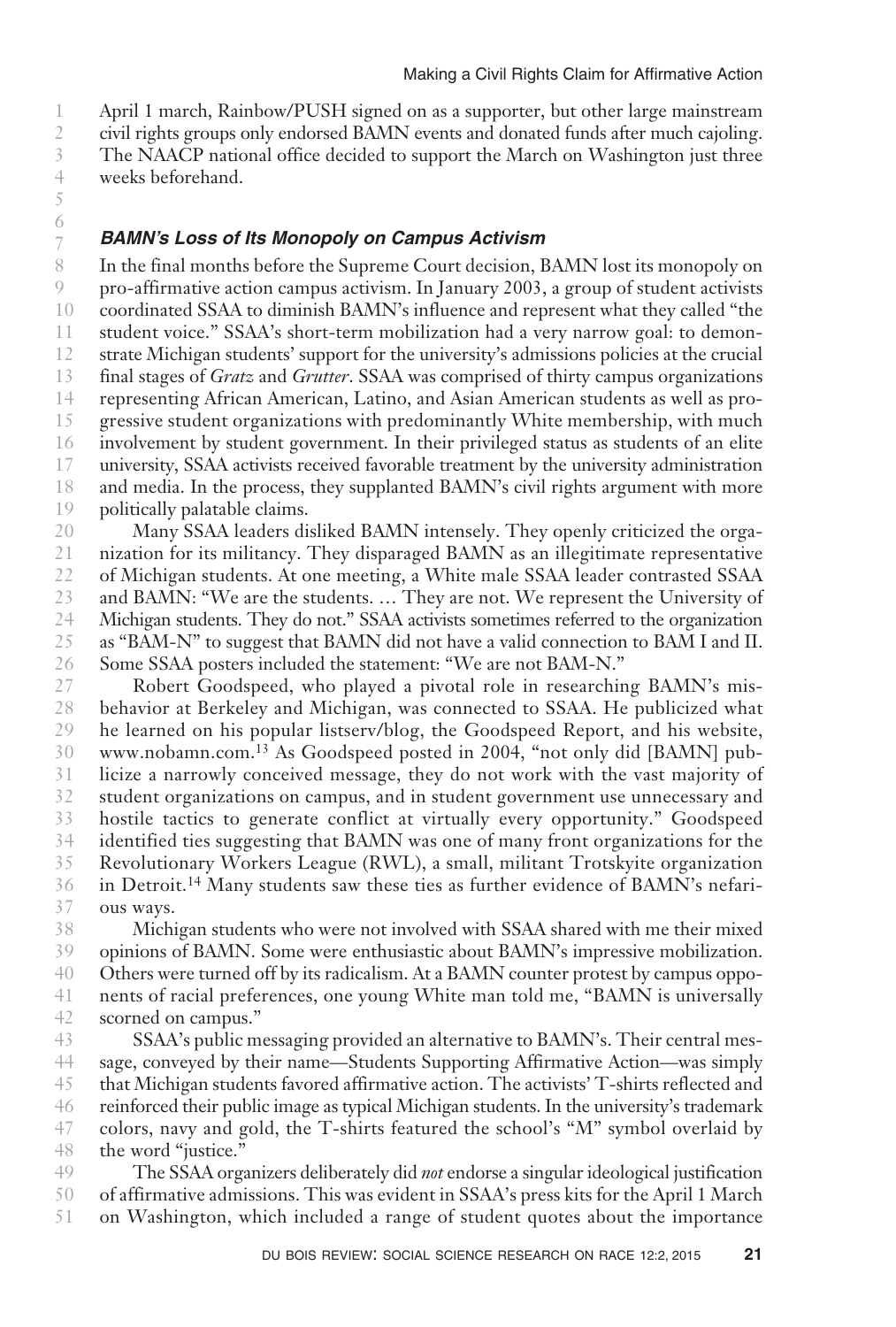1 2 3 4 5 6 7 8 9 10 of affirmative action. Some of the students quoted spoke of the value of diversity. Some cited societal discrimination such as—in the words of the African American woman who was the student government vice president—the existence of "institutionalized racism and inequalities." Others echoed the *Grutter* intervenors' claims; as one SSAA leader put it, affirmative action was needed "to counter . . . so-called merit-based admissions criteria." This ambiguous public messaging was politically savvy. It enabled student participants to voice whatever justification for affirmative action they personally believed. It provided the media with a variety of quotes from which to choose. And it freed up the organizers from spending their limited time coordinating the varied positions of their member organizations.

11 12 13 14 15 16 17 18 SSAA leaders worked diligently to mobilize students from a range of racial backgrounds and to manage their public image. They went to considerable lengths to ensure that the demographically diverse composition of their membership and their cross-racial friendships were visible to the media and the broader public. This was evident, for example, in their selection of speakers for campus events and their coordination of seating assignments for the buses to Washington, which they tried to engineer so that no single bus would have a glaring majority of students of the same racial group (Berrey 2004).

19 20 21 22 23 24 25 26 27 28 29 30 31 The SSAA activists achieved their objectives: they were featured as representatives of pro-affirmative action Michigan students in the university's public relations efforts and in national news coverage. SSAA leaders' strategies and tactics differentiated their stance from BAMN. Further, the activists had nearly instant legitimacy, as they were formed from within the university and endorsed existing academic practices (Rojas 2012). They provided university officials with an unobjectionable ally. Their demographic composition and self-presentation embodied the university's diversity argument: these were smart, well-spoken students of different racial backgrounds who engaged in positive, educational cross-racial interactions, and their admission to Michigan had been possible thanks to the universities' policies. The first page of the brochure for the university's Views and Voices exhibit featured a picture of the multiracial leadership of SSAA holding a large sign with SSAA's name, dancing in celebration of the Supreme Court victory.

32 33 34 35 36 37 38 39 40 41 42 43 44 45 46 47 SSAA activists also were featured in the major media coverage of the Court's decisions in late June 2003, which was the peak moment when the cases received intense media attention. The front page of the *Philadelphia Inquirer*, *Atlanta Journal-Constitution*, and other newspapers across the country featured an Associated Press (AP) photograph of two SSAA activist-leaders—Jackie Bray, a White woman, and Michelle Lin, an Asian American woman—hugging joyfully. The news was replete with quotes from different SSAA activists (some of which were about diversity and were lifted directly from the university's press release). "'We won! We won! We won!'" cheered Bray (Goodman 2003), while CNN quoted Goodspeed praising the diversity rationale, "It's a matter of building a good student body" ( *Newsnight* 2003). Although BAMN had received considerable attention around the April 1 March on Washington, none of the major news sources mentioned BAMN by name in late June. Only one BAMN activist-intervenor, a Black Michigan student named Agnes Aleobua, was quoted a few times by the AP and CNN, usually saying, "This is a tremendous victory … for the new civil rights movement" (e.g., Goodman 2003 , omission in original).

48 49 50 51 Thus, in body, in spirit, and in words, SSAA became a poster child for the university's diversity. By discrediting BAMN and proffering less confrontational messages with media appeal, SSAA helped to displace BAMN in the public spotlight and diminish the salience of BAMN's claims.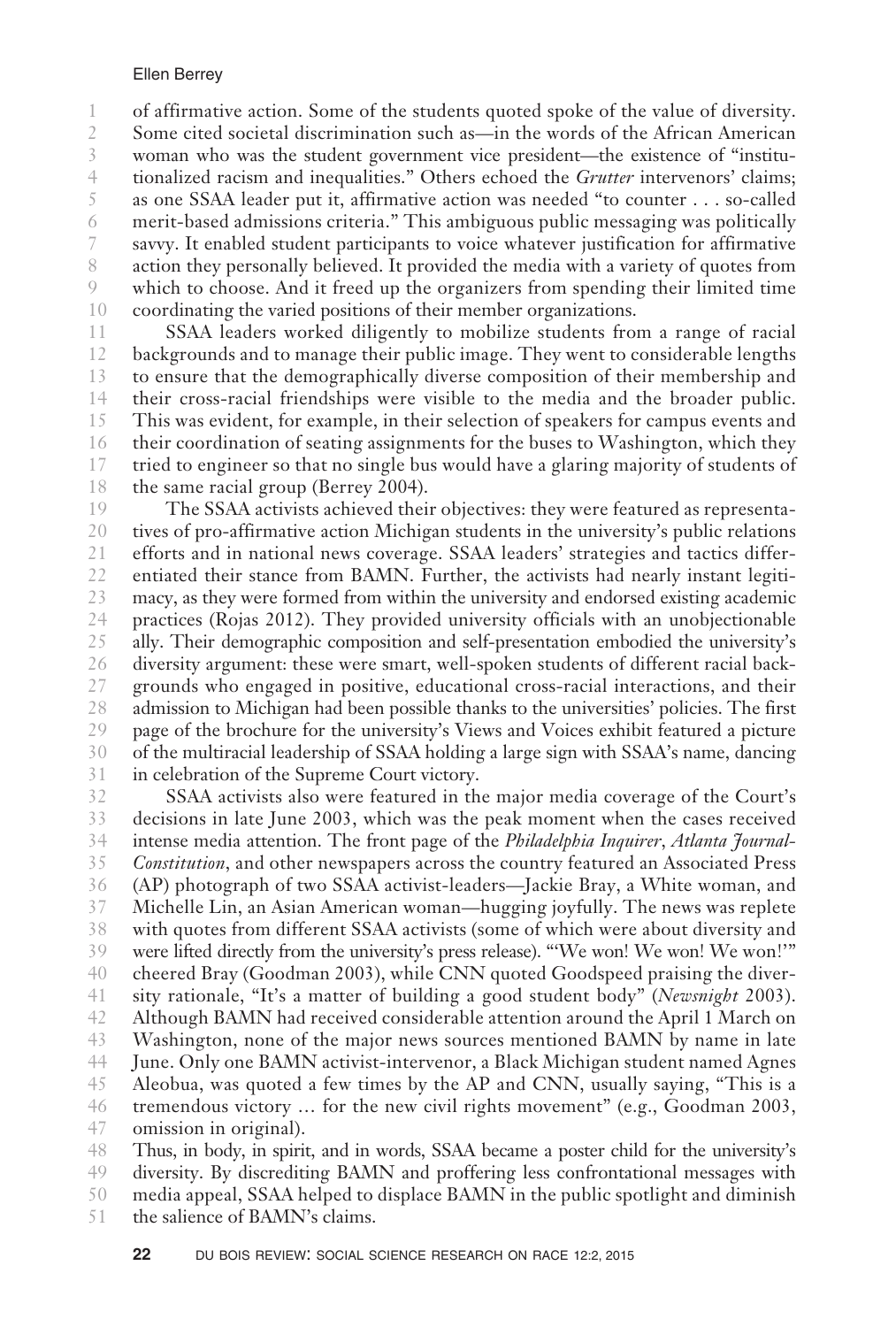# **CONCLUSION**

1

2 3 4 5 6 7 8 9 Today, contestation over race-conscious policies is channeled into disputes worked out through formal legal and political channels. This is a legacy of the mid-twentieth century civil rights movement (McCann 2006). That movement and its ongoing aftermath have been institutionalized in a variety of forms, from civil rights law and public policy to the reconstructed narratives now told by lawmakers and museum curators. Therein, the meaning of the civil rights legacy is subject to perception, debate, and negotiation.

10 11 12 13 14 15 16 17 18 19 BAMN capitalized on this ambiguity with its rights-based agenda and its claim to be torchbearers of the movement. Yet its ability to pursue its claims was constricted because of the social and legal organization of contemporary conflict over affirmative action. The racial politics were inverted, with prominent White elite supporters championing a policy that empowers people of color, in defense against detractors who stand for reactionary White interests. In this context, BAMN needed to align, to some degree, with the elite institutional incumbents. Such dynamics pose considerable challenges for BAMN and others who support race-conscious policies as civil rights interventions that address racial inequalities. Those challenges become all the more legible through relational, field-level empirical analysis.

20 21 22 23 24 25 26 27 28 29 30 31 32 When the politics of racial justice are inverted, there are likely to be some striking similarities in the mobilization of conservative opponents and radical supporters of a policy. Although the differences between CIR and BAMN were many—including CIR's effect of representing the racialized interests of a privileged White majority—both organizations contested the well-institutionalized practices of centrist incumbent elites. In our interview, Curt Levey, CIR's director of legal and public affairs, characterized his organization's work as a Davidand-Goliath fight. CIR leaders construed their work as a bottom-up challenge to large-scale government assaults on individual freedoms, and they felt they had been pushed aside by the majority of the Supreme Court and by Republican leaders. When I asked Levey about CIR's allies, he remarked, "Despite all the claims about a vast right wing conspiracy, it's really hard to answer that question because there are so few."

33 34 35 36 37 38 39 40 41 Another parallel between CIR and the BAMN-led intervenors was that both had to figure out how to deal with the near consensus among elites in favor of instrumental diversity. Even the Republican establishment of President George W. Bush and the justice department had effectively endorsed diversity's value. Like BAMN, CIR and its allies couched their objections in terms of the civil rights legacy, equality, and the problem of discrimination. Ward Connerly's American Civil Rights Institute is one such example. The congruencies between these different movement organizations are structured by their relationships with institutional insiders and those insiders' use of a moderate, race-conscious policy.

42 43 44 45 46 47 48 49 50 51 Some scholars argue that engaging in legacy politics through litigation is detrimental for radical activists. According to law scholar and historian Tomiko Brown-Nagin (2005a), the *Gratz* and *Grutter* litigation, dominated by elite interest groups, was fundamentally at odds with the BAMN-led intervenors' radical aims of social transformation. She claims that the activists had to narrow their lofty ambitions to a single-issue reform campaign that was bound to have little success. The intervenors, she writes, exemplify the treacherous territory that social movements enter when they define their issues in relation to law in the courts: they "risk undermining their insurgent role in the political process, thus losing their agenda-setting ability" (Brown-Nagin 2005a, p. 1443).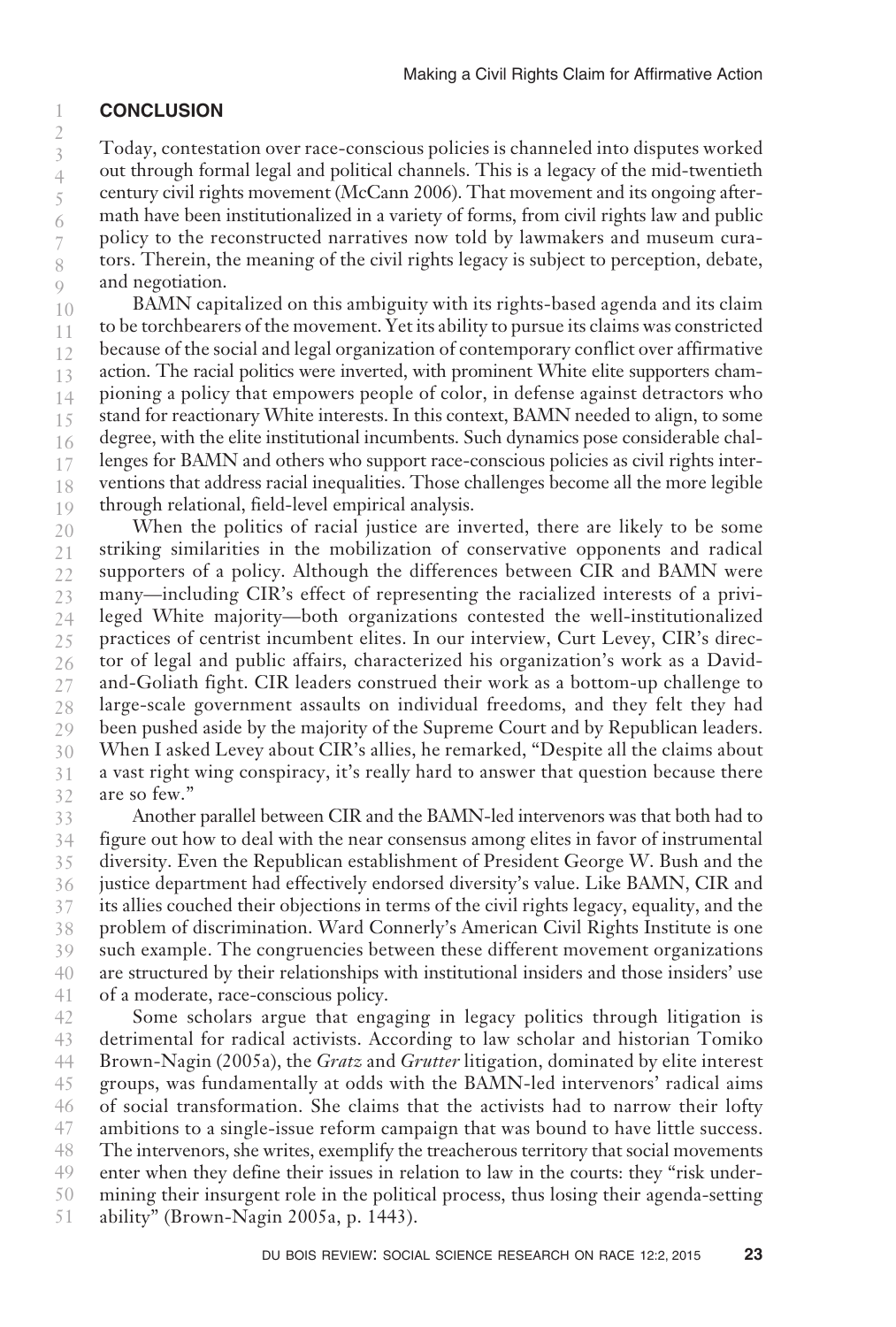1 2 3 4 5 6 7 8 9 10 However, this paper, informed by constitutive theory and relational field level analysis, supports a somewhat different conclusion regarding BAMN's *Grutter* intervention. The organization's work within formal legal channels provided legitimacy to its protest mobilization. While the legal intervention consumed time and energy, it was one of the organization's key plays in establishing the credibility of a political claim for civil rights. It provided a forum for articulating the activists' twin defense of affirmative admissions and its critique of the university's application of the policy. Surely, the activists were well aware that it was highly unlikely that the Supreme Court would recognize its claim. But they could capitalize on the symbolic power of law to define a field of discourse.

11 12 13 14 15 16 17 18 19 20 21 22 23 A decade after *Gratz* and *Grutter,* the Supreme Court heard two additional affirmative action cases, *Fisher v. University of Texas* (2013) and *Schuette v. Coalition to Defend Affirmative Action* (2014). In the interim years since *Grutter*, the court had become even more conservative, more hostile to race-conscious decision making, and more willing to overturn prior court decisions. National politics were characterized by the rise of the libertarian-conservative Tea Party and a climate of racist backlash against President Barack Obama, elected in 2008. The *Fischer* case was brought by a newly-formed conservative advocacy organization. It asked the court to either find UT's race-conscious admissions policy inconsistent with *Grutter* or to overrule *Grutter* altogether. In 2013, in a 7–1 decision (with Justice Elena Kagan abstaining), the court upheld *Grutter*. However it returned the case to the lower court on grounds that suggested that it was setting the legal standard for affirmative action that much higher.

24 25 26 27 28 29 30 31 32 33 34 35 36 The political and doctrinal terrain of *Schuette* was quite different. Through the 2000s, Connerly and Jennifer Gratz had led a misleadingly named ballot initiative, the Michigan Civil Rights Initiative (Proposal 2), to end affirmative action in the state of Michigan. BAMN mobilized in opposition to Proposal 2 on civil rights ground. One United Michigan, a coalition of major businesses and universities, also mobilized; it framed affirmative action as a diversity objective with elite support and played up women's issues while minimizing racial ones (Lipson 2008). In 2006, 58% of the Michigan residents who voted approved Proposal 2, thus creating a state constitutional amendment that prohibited the state government from granting preferential treatment based on race, sex, color, ethnicity, or national origin in public education, employment, and contracting. Michigan had to altogether stop considering race in admissions decisions, which resulted in notable drops in the enrollment of students of color.

37 38 39 40 41 42 43 44 45 46 47 48 49 50 51 What *Fischer* was for the anti-racial preferences side (a weak case by a strident fringe group pushing a rights-based argument that insiders suspected would not persuade the court), *Schuette* was for affirmative action supporters. *Schuette*, led by BAMN and another group, contested the constitutionality of Proposal 2. The case did not directly concern university admissions, and strict scrutiny was not the primary standard. Rather, the challengers drew on political process doctrine, a thirty-year-old theory allowing people of color to advocate for public policies that support equality. According to BAMN, the Proposal 2 ballot initiative created a racially unfair political process: people of color, but not any other group, would have to engage in an expensive, long-term campaign to amend the Michigan constitution if they wanted to ensure that a university's admission policies reflect their interests. (A diversity argument was not even an option in *Schuette*. As made explicit in *Parents Involved in Community Schools v. Seattle School District No. 1* [2007], the diversity rationale applies only to voluntary affirmative action policies in higher education.)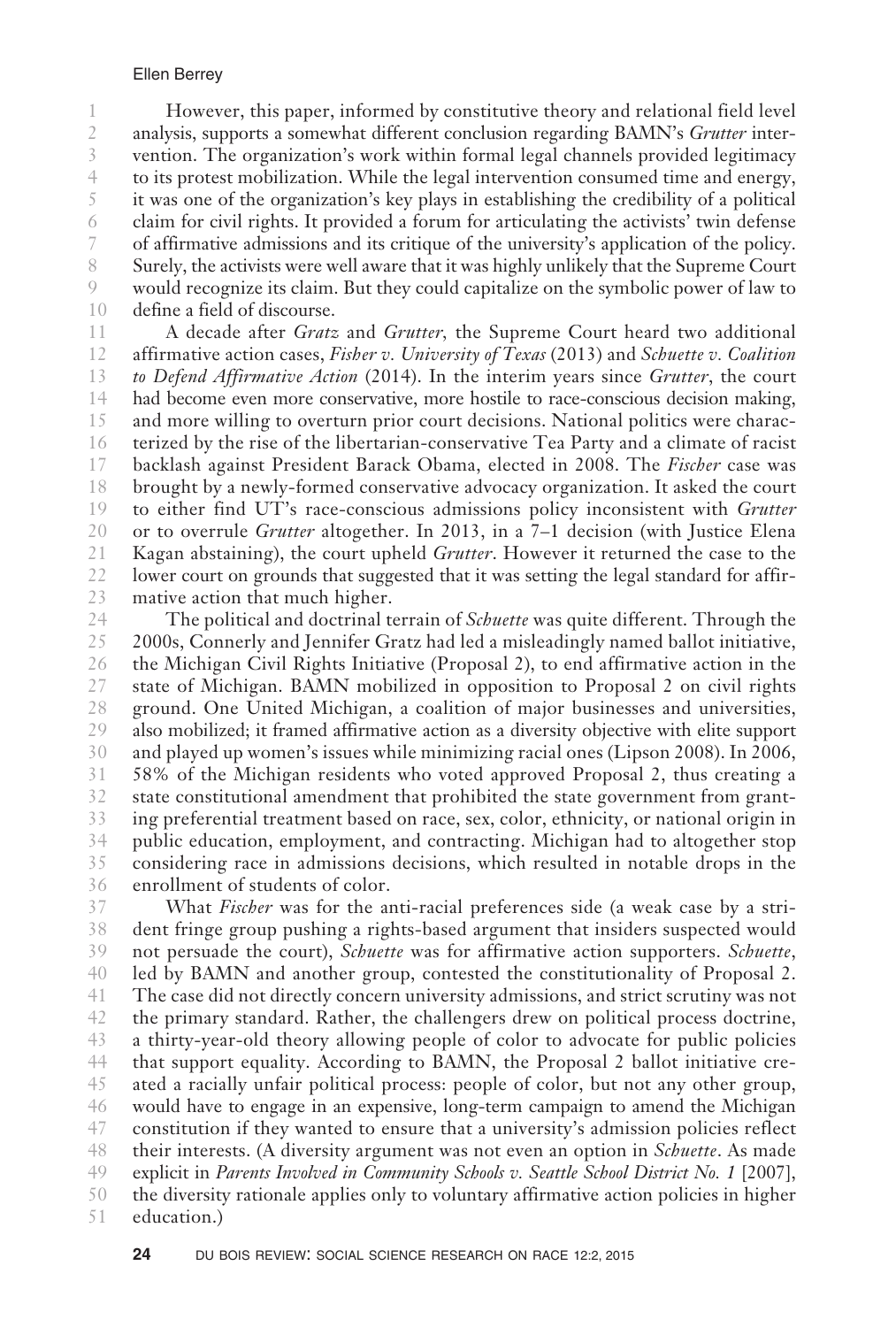1 2 3 4 5 6 7 In their brief to the Sixth Circuit Court of Appeals, the BAMN-led plaintiffs incorporated an argument about structural inequality and civil rights: "Proposal 2 is destroying *Brown's* promise of an equal and integrated education. . . . [It] enshrines in the Michigan Constitution the false claim that any attempt to overcome racial inequality and exclusion is an attempt to win 'preferential treatment,' an attempt to maintain 'discrimination.' By its votes, the White majority has renamed the pursuit of equality as the pursuit of inequality" ( *Schuette* 2014 , pp. 3, 5).

8 9 10 11 12 13 BAMN's legal advocacy in *Schuette* failed. In spring 2014, in a 6-2 decision (with Justice Kagan abstaining), the Supreme Court upheld Proposal 2. The majority opinion rejected the plaintiffs' argument about political process doctrine. In doing so, it affirmed state-based voter initiatives to end affirmative action. Hence, there seems to be no viable argument that protects universities' ability to voluntarily use affirmative admissions where lawmakers or a majority of voters oppose it.

14 15 16 17 18 19 *Schuette* is yet another example of the ongoing narrowing of the debate over the legacy of civil rights movement. It exemplifies the court's steady dismantlement under Chief Justice John Roberts of the legal scaffolding that supports raceconscious, equality-seeking policies. The case solidified why the pro-affirmative action legal team and political moderates had marginalized BAMN in *Gratz* and *Grutter*.

20 21 22 23 24 25 26 27 28 29 30 31 32 33 34 BAMN's loss in *Schuette* was not offset by successful political protest—and hence, Brown-Nagin's observations about the pitfalls of litigation for movement activists aptly apply. The organization's mobilization paled in comparison to its *Gratz* and *Grutter* activism. On the day of the *Schuette* oral arguments, an estimated two thousand people marched on the Supreme Court (compared to BAMN's estimate of 50,000 on April 1, 2003). There are likely on-the-ground issues explaining why this was the case, although those cannot be known without first hand, in-depth investigation. Other factors are surely at play. *Schuette* was more a difficult case to explain to the public than *Gratz* and *Grutter*. The case did not uniquely concern the University of Michigan in the way that litigation naming the university president did, which had ignited Michigan campus activism. Hence, BAMN had less momentum to ride upon in *Schuette*. Its lack of political mobilization around the case suggests that, as an allied-outsider group, it had greater opportunities to promote its civil rights claims when the centrist pro-affirmative action movement was better mobilized.

35 36 37 38 39 40 41 42 43 44 45 46 47 48 A civil rights claim did get voiced in *Schuette*, though, in a dissenting opinion by Justice Sonia Sotomayor that was joined by Justice Ruth Bader Ginsberg. The dissent totaled fifty-eight pages and had a scathing critique. Sotomayor read from the bench: "Race matters … because of persistent racial inequality in society inequality that cannot be ignored and that has produced stark socioeconomic disparities." A dissent does not change a decision, although it is part of the legal record and may become part the political understanding of a case. In the days following the court's decision, the blogosphere of affirmative action supporters circulated this and other quotes from Sotomayor's dissent, referencing them as eloquent statements on the need for civil rights remedies and also as exemplary of the ever-entrenched, personalized conservatism of the court and the political divisions among the justices regarding race. This political interest in Sotomayor's defense was perhaps the greatest success of BAMN's legal action, albeit it was not associated with BAMN.

49 50 51 The court's *Schuette* decision further solidifies both an interpretation of the Equal Protection Clause as mandating colorblindness and the colorblind assertion that routine politics are racially neutral so long as they are not explicitly racialized. Given the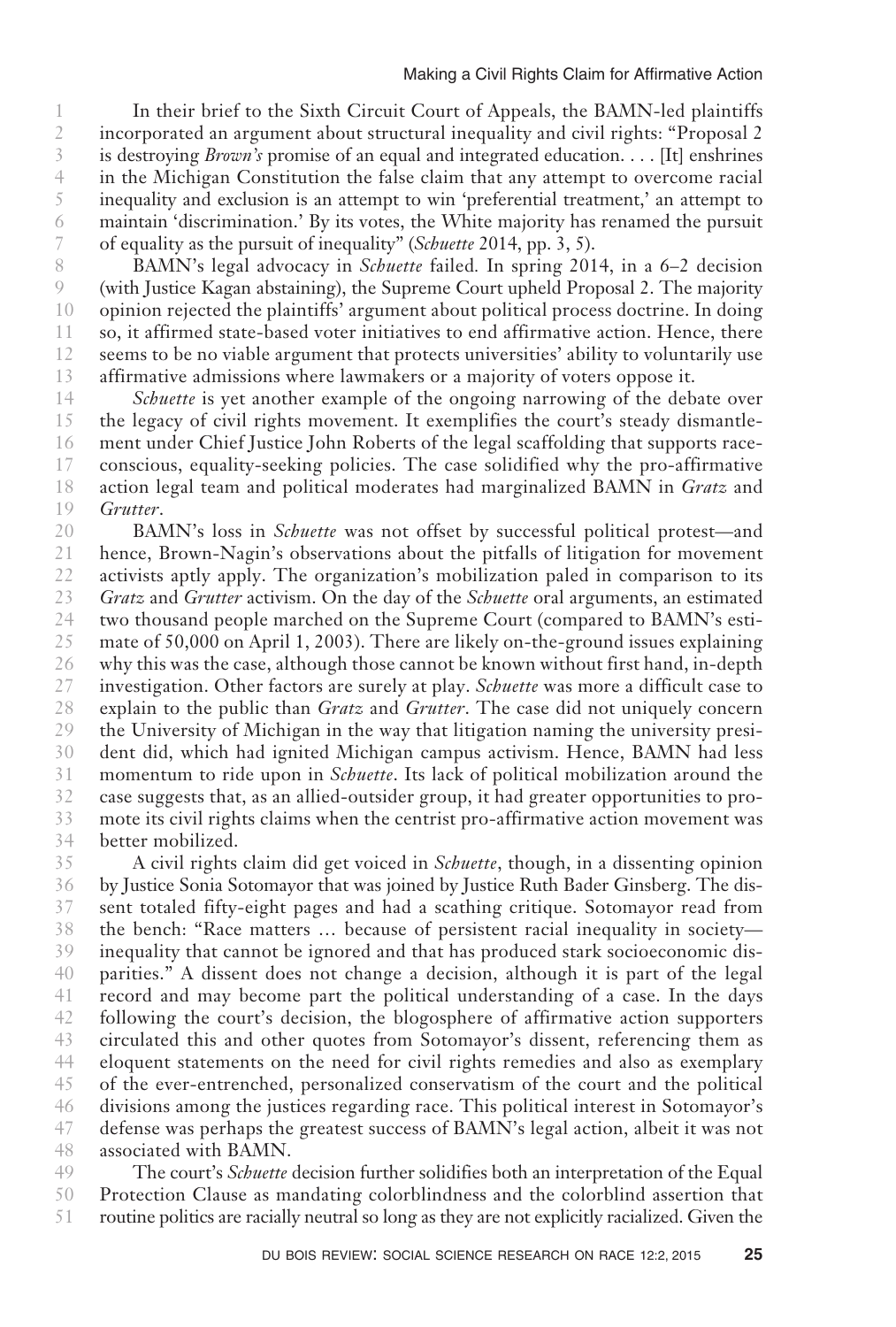1 2 3 4 5 6 7 political conservatism across the branches of the federal government, ongoing activism against racial preferences, and the growing enthusiasm for class-based preferences in admissions (as advocated by public intellectuals such as Richard Kahlenberg), it seems likely that race-based affirmative action will soon be a relic of the past another instance in which the legal and policy apparatus erected in the wake of the civil rights movement is being undone.

*Corresponding author*: Professor Ellen Berrey, Department of Sociology and Criminology, University of Denver, Sturm Hall, Room 446, 2000 E. Asbury Ave, MSC 0942, Denver, CO 80208. E-mail: Ellen. Berrey@du.edu

10 11

19

22 23

8 9

#### 12 **ACKNOWLEDGMENT**

13 14 15 16 17 18 I thank the people who participated in this study for their time and insight, which made this research possible. This paper benefited from feedback from Kim Ebert, Daniel Lipson, and Chris Mele. Sarah Glann provided helpful research assistance. The research was supported by the American Bar Foundation, the National Science Foundation (Grant No. 0418547), the Northwestern University Center for Legal Studies, and the Northwestern University Graduate School.

#### 20 21 **NOTES**

- 1. One of Driver's parents is African American and the other an immigrant from India.
- 2. For reviews, see Lawrence Bobo and Camille Charles ( 2009 ) and Charlotte Steeh and Maria Krysan (1996).
- 24 3. But see Nancy MacLean (2006).
- 25 26 4. While there are differences among scholars' approaches to studying social movement fields, the aim of this paper is not to adjudicate or resolve those tensions.
- 27 28 5. On relationalism, see also Marco Diani and Doug McAdam ( 2003 ) and Mustafa Emirbayer  $(1997).$
- 29 6. See BAMN 2015a.
- 30 7. University of Michigan, Board of Regents (1970).
- 31 8. The Law School revised its policy in the early 1990s to align with *Bakke*.
- 32 33 9. See http://www.supremecourt.gov/oral\_arguments/argument\_transcripts/02-241.pdffor the transcript of the oral arguments, pp. 32-33. (accessed July 21, 2015),
- 34 35 36 37 38 39 10. There was a separate intervention in *Gratz*. A coalition led by the National Association for the Advancement of Colored People (NAACP) Legal Defense and Educational Fund intervened in *Gratz* and also was heard in the Sixth Circuit. It argued that affirmative action compensated for past (but not current) discrimination against African Americans and Latinos. With a more moderate political orientation and no ambition to mobilize a movement, the *Gratz* intervenors received far less attention from the media and other court observers. See Stohr (2004).
- 40 41 42 43 44 45 11. Other than the intervenors' brief, the only legal filing in *Grutter* that criticized standardized tests was an *amicus* brief submitted by five organizations representing social scientists and other academics: the American Sociological Association, Law & Society Association, Society for the Study of Social Problems, Association of Black Sociologists, and Sociologists for Women in Society. The author of this article is a member of two of these organizations.
- 46 12. See www.vpcomm.umich.edu/admissions/(accessed June 4, 2015).
- 47 13. See http://web.archive.org/web/20050317181348/http://www.goodspeedupdate.com/ 2004\_01\_01\_archive.html#107518209470378843(accessed June 4, 2015).
- 48 49 50 14. For example, BAMN and RWL shared IP addresses, phone numbers, and P.O. boxes http://web.archive.org/web/20080828164859/http://www.goodspeedupdate.com/bamn/ BAMN00.htm#\_RESOURCES\_1(accessed June 4, 2015). Also see http://web.archive.
- 51 org/web/20031022182930/http://www.nobamn.com/(accessed June 4, 2015).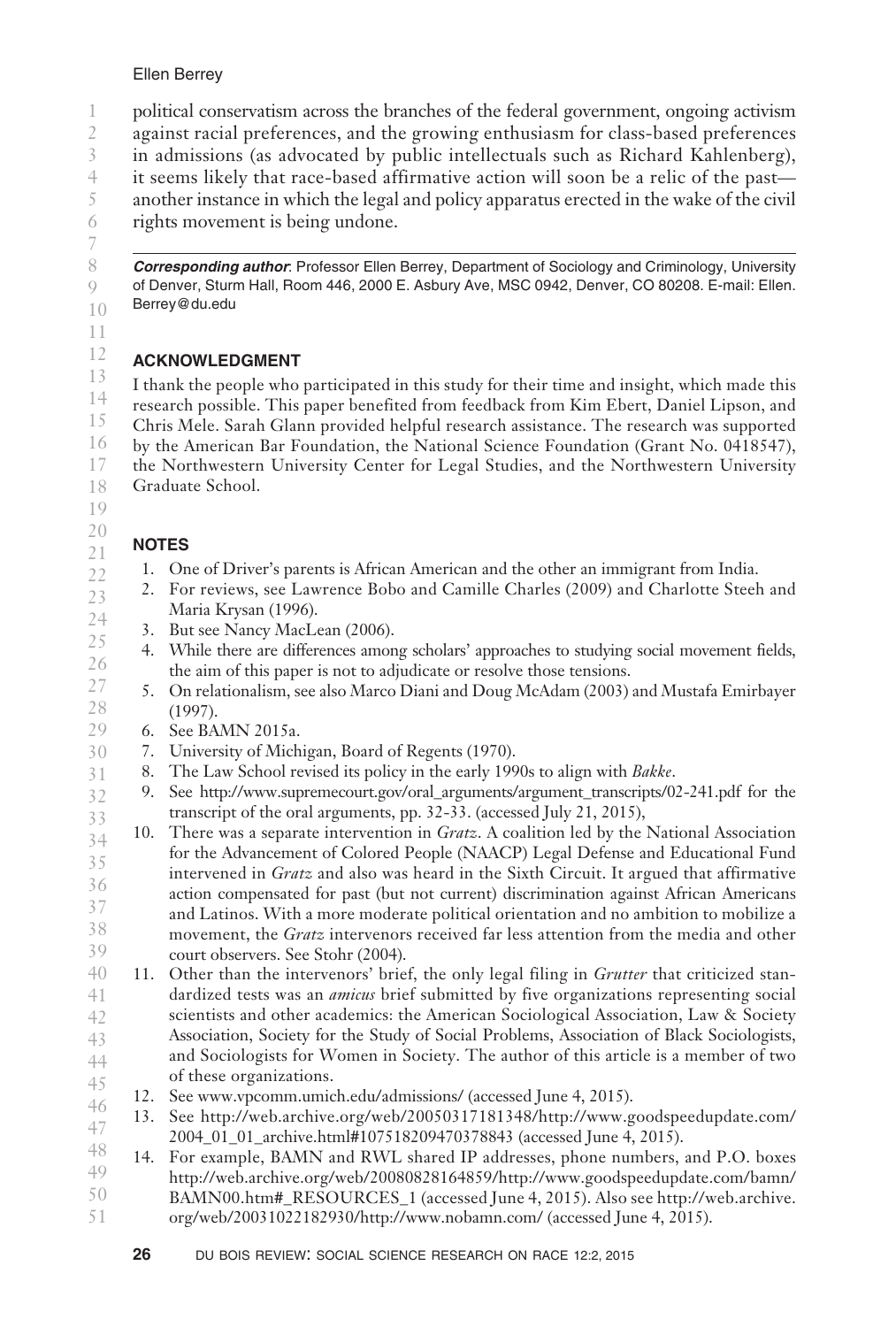### **REFERENCES**

17

- Albiston, Catherine (2005). Bargaining in the Shadow of Social Institutions: Competing Discourses and Social Change in Workplace Mobilization of Civil Rights . *Law and Society Review*, 39(1): 11-49.
- Alimi, Eitan Y., Lorenzo Bosi, and Chares Demetriou (2012). Relational Dynamics and Processes of Radicalization: A Comparative Framework. *Mobilization*, 17(1): 7-26.
- Armstrong, Elizabeth A., and Mary Bernstein (2008). Culture, Power, and Institutions: A Multi-Institutional Politics Approach to Social Movements. *Sociological Theory*, 26(1): 74–99.
- Barclay, Scott, Lynn C. Jones, and Anna-Maria Marshall (2011). Two Spinning Wheels: Studying Law and Social Movements. Studies in Law, Politics, and Society, 54: 1-16.
- 10 Benford, Robert D., and David A. Snow (2000). Framing Processes and Social Movements: An Overview and Assessment. *Annual Review of Sociology*, 26: 611-639.
- 11 Berrey, Ellen C. (2004). Field Note: The Drive for Diversity. *Contexts*, 4(1): 60–61.
- 12 13 Berrey, Ellen C. (2011). Why Diversity Became Orthodox in Higher Education, and How It Changed the Meaning of Race on Campus. *Critical Sociology*, 37(5): 573-596.
- 14 15 Berrey, Ellen C., Steve G. Hoffman, and Laura Beth Nielsen (2012). Situated Justice: A Contextual Analysis of Fairness and Inequality in Employment Discrimination Litigation . *Law & Society Review*, 46(1): 1-36.
- 16 Berrey, Ellen C. (2015). *The Enigma of Diversity: The Language of Race and the Limits of Racial Justice*. Chicago, IL: University of Chicago Press.
- 18 *Brown v. Board of Education of Topeka* (1954). 347 U.S. 483.
- 19 20 Bobo, Lawrence D., and Camille Z. Charles (2009). Race in the American Mind: From the Moynihan Report to the Obama Candidacy . *ANNALS of the American Academy of Political and Social Science*,  $621: 243 - 259$ .
- 21 22 Bowen, William G., and Derrick Bok (1998). *The Shape of the River: Long-Term Consequences of* Considering Race in College and University Admissions. Princeton, NJ: Princeton University Press.
- 23 24 Brown, Michael K., Martin Carnoy, Elliott Currie, Troy Duster, David B. Oppenheimer, Marjorie M. Shultz, and David Wellman (2003). White-Washing Race: The Myth of the Color-Blind Society. Berkeley, CA: University of California Press.
- 25 26 Brown-Nagin, Tomiko (2005a). Elites, Social Movements, and the Law: The Case of Affirmative Action. *Columbia Law Review*, 105: 1436-1528.
- 27 28 Brown-Nagin, Tomiko (2005b). The Transformative Racial Politics of Justice Thomas?: The *Grutter v. Bollinger* Opinion . *University of Pennsylvania Journal of Constitutional Law*, 7: 787-808.
- 29 30 Burstein, Paul (1991). Legal Mobilization as a Social Movement Tactic: The Struggle for Equal Employment Opportunity. American Journal of Sociology, 96(5): 1201-1225.
- 31 32 Chang, Lisa E. (1997). Remedial Purpose and Affirmative Action: False Limits and Real Harms. *Yale Law & Policy Review*, 16(1): 59-107.
- 33 *City of Richmond v. J.A. Croson Co*. ( 1989 ). 488U.S. 469.
- 34 35 Coalition to Defend Affirmative Action, Integration and Immigrant Rights and Fight for Equality By Any Means Necessary (BAMN) ( 2015 a). BAMN Principles. < http://www.bamn. com/bamn-principles> (accessed July 21, 2015).
- 36 37 38 Coalition to Defend Affirmative Action , Integration and Immigrant Rights and Fight for Equality By Any Means Necessary (BAMN)( 2015 b). A Brief History of BAMN. < http://216.25.88.127/1/ brief-history.asp> (accessed July 21, 2015).
- 39 Crossley, Nick (2002). *Making Sense of Social Movements*. Philadelphia, PA: Open University Press.
- 40 Davis , Gerald F. , Doug McAdam , W. Richard Scott , and Mayer N. Zald( 2005 ). *Social Movements*  and Organization Theory. New York: Cambridge University Press.
- 41 42 Diani, Marco, and Doug McAdam (Eds.) (2003). Social Movements and Networks: Relational Approaches to Collective Action. New York: Oxford University Press.
- 43 44 Dimaggio, Paul, and Walter Powell (Eds.) (1991). *The New Institutionalism in Organizational* Analysis. Chicago, IL: University of Chicago Press.
- 45 46 Duam, Courtenay W., and Eric Ishiwata ( $2010$ ). From the Myth of Formal Equality to the Politics of Social Justice: Race and the Legal Attack on Native Entitlements . *Law & Society Review*, 44(3/4): 843-875.
- 47 48 Duffy, Meghan M., Amy J. Binder, and John Skrentny (2010). Elite Status and Social Change: Using Field Analysis to Explain Policy Formation and Implementation . *Social Problems*, 57 ( 1 ):  $49 - 73$ .
- 49 50 Ebert, Kim (2014). Legitimating Contexts, Colorblindness, and Racially Conservative Organizations in the Post-Civil Rights Era. Unpublished Manuscript, Department of Sociology,
- 51 North Carolina State University.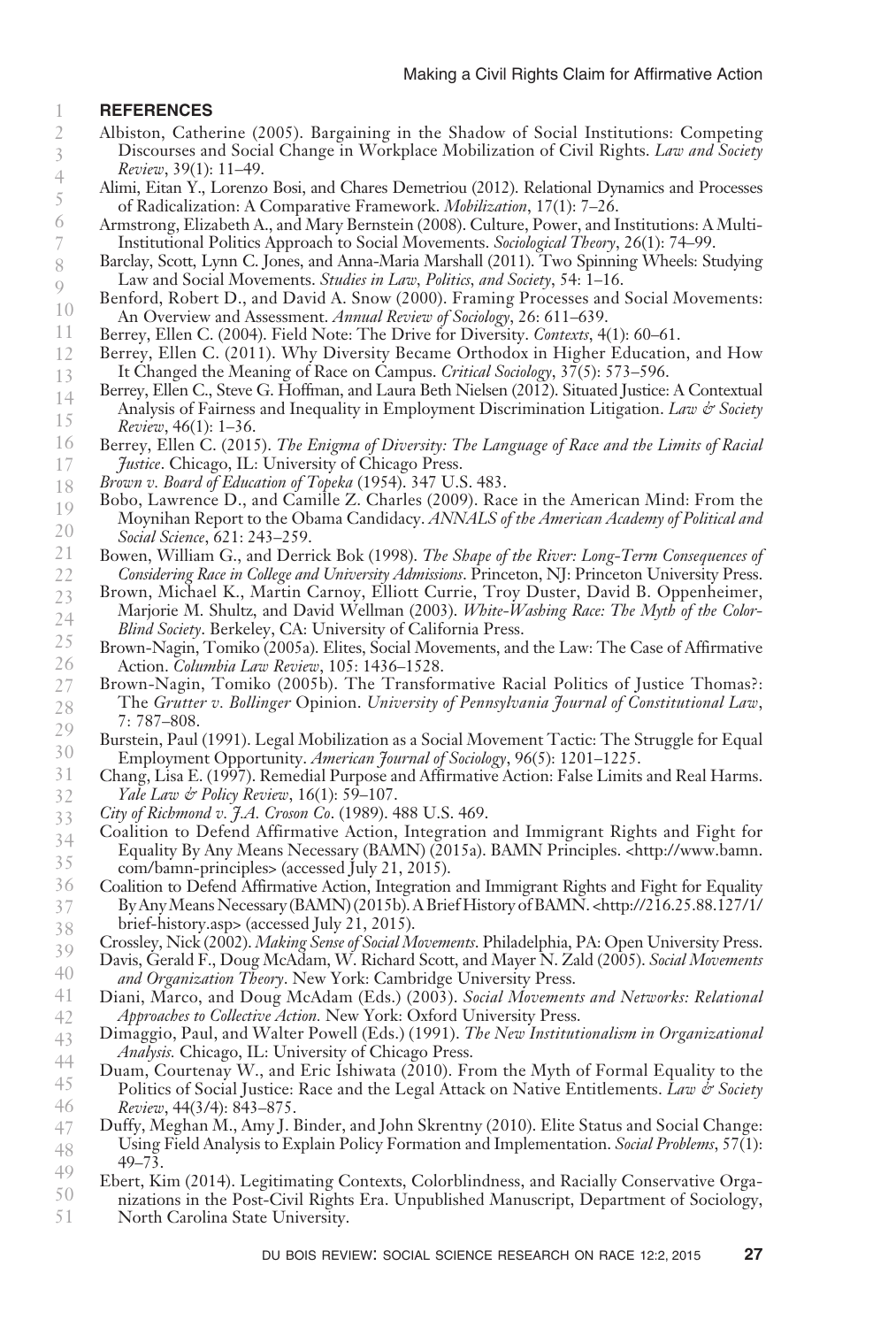- 1 2 Edelman, Murray (1985 [1964]). *The Symbolic Uses of Politics*. Urbana, IL: University of Illinois Press.
- 3 Edley, Christopher (1996). *Not All Black and White: Affirmative Action, Race, and American Values.* New York: Hill and Wang.
- 4 5 Edsall, Thomas Byrne (1992). *Chain Reaction: The Impact of Race, Rights, and Taxes on American* Politics. New York: W. W. Norton.
- 6 7 Emirbayer , Mustafa( 1997 ). Manifesto for a Relational Sociology . *American Journal of Sociology*,  $103(2)$ : 281-317.
- 8 9 Espenshade , Thomas J. , and Alexandria Walton Radford( 2009 ). *No Longer Separate, Not Yet Equal: Race and Class in Elite College Admission and Campus Life*. Princeton, NJ : Princeton University Press.
- 10 11 Ewick , Patrick , and Susan S. Silbey( 1998 ). *The Common Place of Law: Stories from Everyday Life*. Chicago, IL: The University of Chicago Press.
- 12 13 Fitzgerald, Kathleen J., and Diane M. Rodgers (2000). Radical Social Movement Organizations: A Theoretical Model. *Sociological Quarterly*, 41(4): 573-592.
- 14 *Fisher v.* University of Texas (2013). 570 U.S.
- 15 Fligstein, Neil, and Doug McAdam (2012). *A Theory of Fields*. New York: Oxford University Press.
- 16 17 18 Fluery-Steiner, Ben, and Laura Beth Nielsen (2006). A Constitutive Perspective of Rights. In Ben Fluery-Steinerand Laura Beth Nielsen(Eds.), *New Civil Rights Research: A Constitutive*  Approach, pp. 1-16. Williston, VT: Dartmouth/Ashgate Press.
- Friere, Paulo (1970). *Pedagogy of the Oppressed*. London: Continumuum Publishing.
- 19 20 Galanter, Marc (1974). Why the 'Haves' Come out Ahead: Speculations on the Limits of Legal Change. *Law and Society Review*, 9(1): 95–160.
- 21 22 23 Gamson, William A., and Andre Modigliani (1987). The Changing Culture of Affirmative Action. In Richard G. Braungart (Ed.), *Research in Political Sociology* vol. 3, pp. 137–177. Greenwich, CT: JAI.
- 24 Glaser, Barney G., and Anselm Strauss (1967). *The Discovery of Grounded Theory: Strategies of* Qualitative Research. London: Weidenfeld and Nicolson.
- 25 26 27 Glenn, Alan (2010). "Open It Up or Shut It Down:" The 1970 Black Action Movement Strike at Michigan . *Ann Arbor Chronicle*, March 30. Accessed June 4, 2015. < http://annarborchronicle. com/2010/03/30/open-it-up-or-shut-it-down/>
- 28 Goldberg-Hiller, Jonathan (2004). *The Limits to Union: Same-Sex Marriage and the Politics of Civil Rights*. Ann Arbor, MI: University of Michigan Press.
- 29 30 31 Goldstone, Jack A. (2003). Bridging Institutionalized and Noninstitutionalized Politics. In Jack A. Goldston (Ed.), *States, Parties, and Social Movements*, pp. 1-26. New York: Cambridge University Press .
- 32 33 Goldstone, Jack A. (2004). More Social Movements or Fewer? Beyond Political Opportunity Structures to Relational Fields. *Theory and Society*, 33(3/4): 333-365.
- 34 Goodman, David (2003). Split Court Ruling Relief to Affirmative Action Backers. *Associated Press State and Local Wire*, June 24.
- 35 36 Goodspeed, Robert (2004). Goodspeed Update. BAM-N Update. January 27. < http:// goodspeedupdate.com/2004/908> (accessed July 21, 2015).
- 37 Gramsci, Antonio (1971). *Selections from the Prison Notebooks*. New York: International Publishers.
- 38 *Gratz v. Bollinger* (2003). 539 U.S. 244.
- 39 *Grutter v. Bollinger* ( 2003 ). 539 U.S. 306. < http://diversity.umich.edu/admissions/legal/grutter/ gru-stu-int-ussc.pdf > (accessed July 23, 2015).
- 40 41 Green, Denise O'Neil (2004). Fighting the Battle for Racial Diversity: A Case Study of Michigan's Institutional Responses to *Gratz* and *Grutter*. *Educational Policy*, 18(5): 733-751.
- 42 43 Grodsky, Eric (2007). Compensatory Sponsorship in Higher Education. American Journal of *Sociology*, 112(6): 1662–1712.
- 44 Gurin, Patricia, Jeffrey S. Lehman, and Earl Lewis (2004). *Defending Diversity: Affirmative Action at the University of Michigan*. Ann Arbor, MI : University of Michigan Press .
- 45 46 Haltom, William, and Michael McCann (2004). *Distorting the Law: Politics, Media, and the* Litigation Crisis. Chicago, IL: University of Chicago Press.
- 47 48 Haney-López, Ian F. (2006). A Nation of Minorities: Race, Ethnicity, and Reactionary Colorblindness. *Stanford Law Review*, 59: 985-1064.
- 49 Harper, Shannon, and Barbara Reskin (2005). Affirmative Action at School and on the Job. *Annual Review of Sociology*, 31 : 357 – 379 .
- 50 Hirschman, Dan, Ellen Berrey, and Fiona Rose-Greenland (forthcoming). Dequantifying Diversity:
- 51 Affirmative Action and Admissions at the University of Michigan . *Theory and Society*.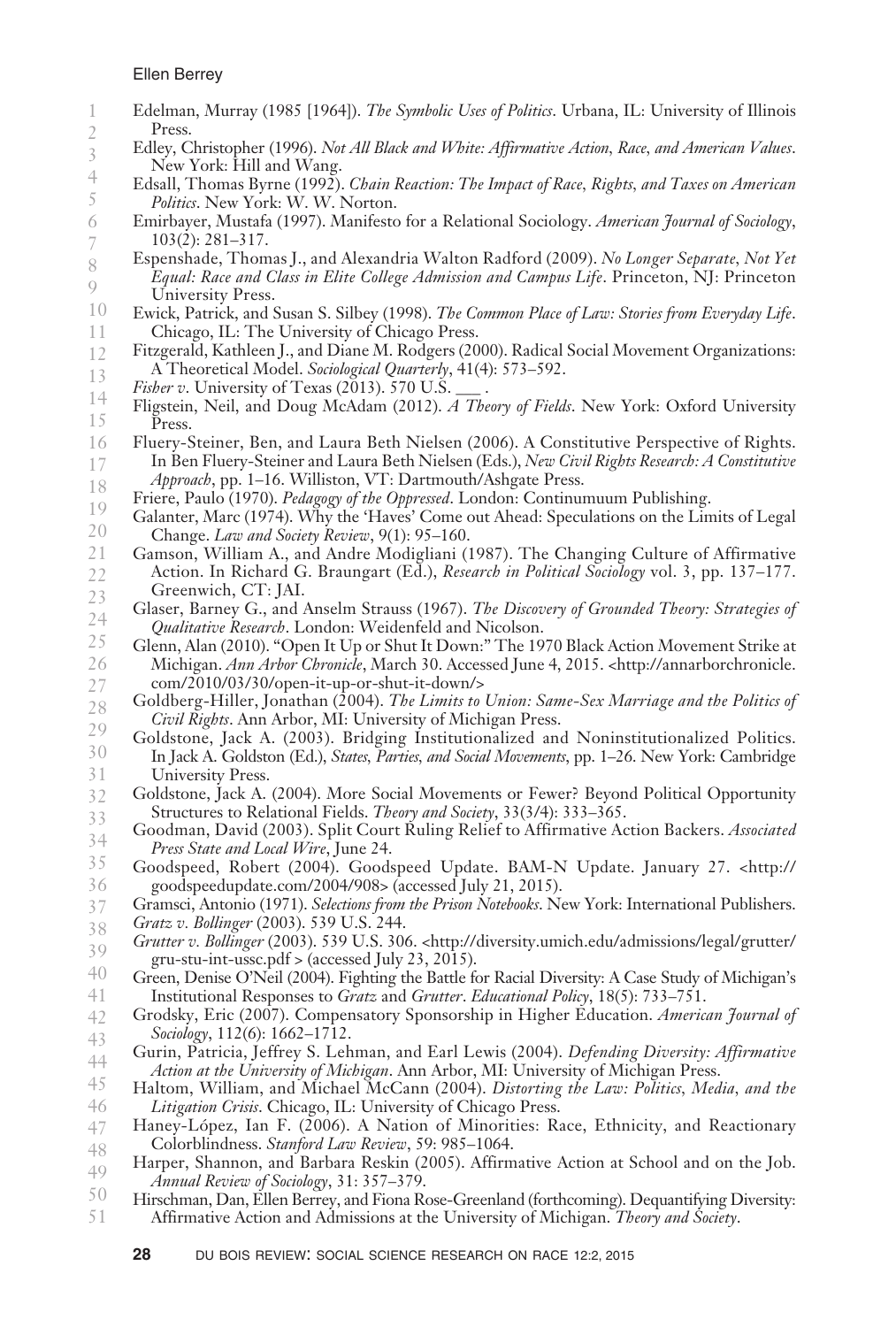- Hochschild, Jennifer (2002). Affirmative Action as Culture War. In David Theo Goldberg and John Solomos (Eds.), *A Companion to Racial and Ethnic Studies*, pp. 282–303. Malden, MA: Blackwell.
- Hogarth, Paul (1998). Infighting at Berkeley over Style of Protests. *The New York Times*, January 4. EL15.
- Johnston, Hank, and Bert Klandermans (1995). The Cultural Analysis of Social Movements. In Hank Johnston and Bert Klandermans (Eds.), *Social Movements and Culture*, pp. 3–24. Minneapolis, MN: University of Minneapolis Press.
- 8 9 Jones, Jeffrey M. (2013). In U.S., Most Reject Considering Race in College Admissions. Gallup, July 24. < http://www.gallup.com/poll/163655/reject-considering-race-college-admissions. aspx> (accessed June 4, 2015).
- 10 11 12 13 Keck, Thomas (2006). From *Bakke* to *Grutter*: The Rise of Rights-Based Conservatism. In Ronald Kahn and Ken I. Kersch (Eds.), *The Supreme Court and American Political Development: The Interplay of the Internal and External in Supreme Court Decision-Making*, pp. 414 – 442 . Lawrence, KS: University of Kansas Press.
- 14 Lamont, Michèle, and Patricia White (2009). *Workshop on Interdisciplinary Standards for Systematic* Qualitative Research. Washington, DC: National Science Foundation.
- 15 16 17 Lind , Benjamin , and Judith Stepan-Norris( 2011 ). The Relationality of Movements: Movement and Countermovement Resources, Infrastructure, and Leadership in the Los Angeles Tenants' Rights Mobilization, 1976-1979. *American Journal of Sociology*, 116(5): 1564–1609.
- 18 19 Lipson, Daniel N. (2007). Embracing Diversity: The Institutionalization of Affirmative Action as Diversity Management at UC-Berkeley, UT-Austin, and UW-Madison . *Law & Social Inquiry*, 32(4): 985–1026.
- 20 21 Lipson, Daniel N. (2008). Where's the Justice? Affirmative Action's Severed Civil Rights Roots in the Age of Diversity. *Perspectives on Politics*, 6(4): 691–706.
- 22 23 Llewellyn, Karl (1930). A Realistic Jurisprudence—the Next Step. *Columbia Law Review*,  $30:431-465$ .
- 24 MacLean, Nancy (2006). *Freedom Is Not Enough: The Opening of the American Workplace*. New York: Russell Sage Foundation.
- 25 26 Marshall, Anna-Maria (2003). Injustice Frames, Legality, and the Everyday Construction of Sexual Harrassment. *Law and Social Inquiry*, 28: 659-689.
- 27 28 McAdam, Doug (1982). *Political Process and the Development of Black Insurgency 1930-1970*. Chicago, IL: The University of Chicago Press.
- 29 McAdam, Doug, Sidney Tarrow, and Charles Tilly (2001). *Dynamics of Contention*. Cambridge, UK: Cambridge University Press.
- 30 31 McCann , Michael( 2006 ). Law and Social Movements: Contemporary Perspectives . *Annual*  Reviw of Law and Social Science, 2: 17-38.
- 32 33 McCarthy, John D., and Meyer Zald (1977). Resource Mobilization and Social Movements: A Partial Theory. *American Journal of Sociology*, 82(6): 1212-1241.
- 34 Meyer , David S. , and Sidney Tarrow( 1998 ). *The Social Movement Society*. New York : Rowman  $\&$  Littlefield Publishers.
- 35 36 NeJaime , Douglas( 2011 ). Convincing Elites, Controlling Elites . *Studies in Law, Politics, and Society*, 54: 175-211.
- 37 38 *Newsnight with Aaron Brown* (2003). Supreme Court Rules on Affirmative Action. CNN. New York, NY. June 23.
- 39 40 41 Nielsen, Laura Beth, and Robert L. Nelson (2005). Scaling the Pyramid: A Sociolegal Model of Employment Discrimination Litigation . In Laura Beth Nielsenand Robert L. Nelson(Eds.), *Handbook of Employment Discrimination Research: Rights and Realities*, pp. 3 – 34 . Dordecht, The Netherlands: Springer.
- 42 43 44 Nielsen , Laura Beth , Robert L. Nelson , and Ryon Lancaster( 2010 ). Individual Justice or Collective Legal Mobilization? Employment Discrimination Litigation in the Post Civil Rights United States. *Journal of Empirical Legal Studies*, 7(2): 175-201.
- 45 Obasogie, Osagie K. (2014). *Blinded by Sight: Seeing Race through the Eyes of the Blind*. Palo Alto, CA: Stanford University Press.
- 46 Parents Involved in Community Schools v. Seattle School District No. 1 (2007). 551 U.S. 701.
- 47 48 Parker, Wendy (2007). The Story of *Grutter v. Bollinger*: Affirmative Action Wins. In Michael A. Olivasand Ronna Schneider(Eds.), *Education Law Stories*, pp. 83 – 110 . St. Paul, MN : Foundation Press.
- 49 50 Pedriana, Nicholas (2006). From Protective to Equal Treatment: Legal Framing Processes and Transformation of the Women's Movement in the 1960s . *American Journal of Sociology*,
- 51 111(6): 1718-1761.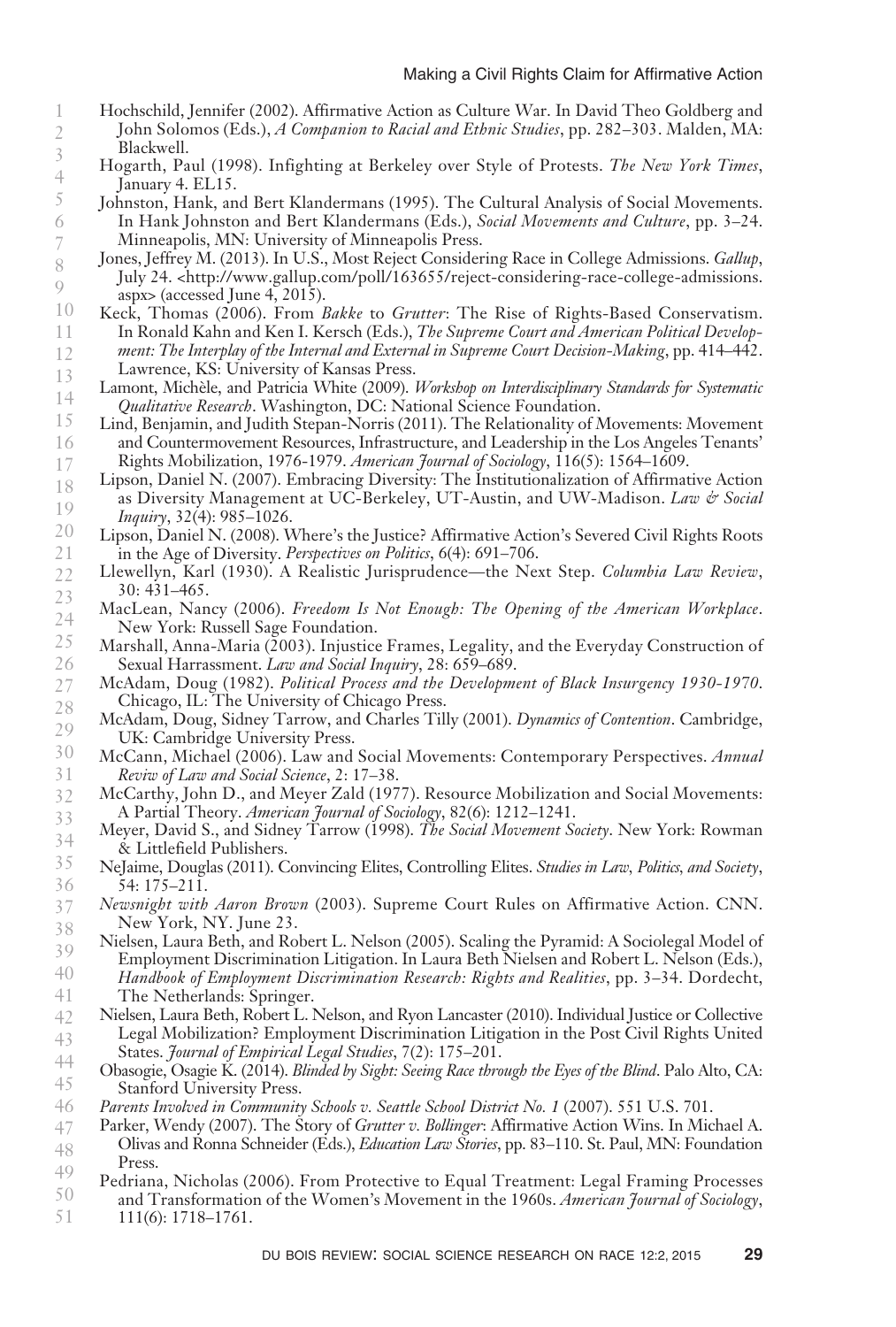- 1 Pound, Roscoe (1910). Law in Books and Law in Action. *American Law Review*, 44: 12–36.
- 2 *Regents of the University of California v. Bakke* (1978). 438 U.S. 265.
- 3 4 Richardson, John D., and Karen M. Lancendorfer (2004). Framing Affirmative Action: The Influence of Race on Newspaper Editorial Responses to the University of Michigan Cases. *Press/Politics*, 9(4): 74-94.
- 5 6 Rogers, Ibram H. (2012). *The Black Campus Movement: Black Students and the Racial Reconstitution* of Higher Education, 1965-1972. New York: Palgrave Macmillan.
- 7 8 Rojas, Fabio (2007). *From Black Power to Black Studies: How a Radical Social Movement Became an* Academic Discipline. Baltimore, MD: Johns Hopkins University Press.
- 9 10 Rojas, Fabio (2012). Social Movements and Universities. In Michael Bastedo (Ed.), *The Organization of Higher Education: Managing Colleges for a New Era*, pp. 256–277. Baltimore, MD: Johns Hopkins University Press.
- 11 12 Saguy, Abigail C. (2003). *What Is Sexual Harassment?: From Capitol Hill to the Sorbonne*. Berkeley, CA: University of California Press .
- 13 14 Santoro, Wayne A., and Gail M. McGuire (1997). Social Movement Insiders: The Impact of Institutional Activists on Affirmative Action and Comparable Worth Policies . *Social Problems*, 44 (4): 503 – 519.
- 15 *Schuette v. Coalition to Defend Affirmative Action* (2014). 572 U.S. \_\_\_.
- 16 17 18 Sewell, William H., Jr. (1999). The Concept(s) of Culture. In Victoria E. Bonnell and Lynn Hunt(Eds.), *Beyond the Cultural Turn: New Directions in the Study of Society and Culture*, pp. 35-61. Berkeley, CA: University of California Press.
- 19 Siegel, Reva (2011). From Colorblindness to Antibalkanization: An Emerging Ground of Decision in Race Equality Cases. *Yale Law Journal*, 120: 1278–1366.
- 20 21 Silbey, Susan S. (2005). After Legal Consciousness. Annual Review of Law and Social Science, 1(1): 323 – 368.
- 22 23 Skrentny, John David (1996). *The Ironies of Affirmative Action: Politics, Culture, and Justice in* America. Chicago, IL: University of Chicago Press.
- 24 Snow, David A., and Robert D. Benford (1988). Ideology, Frame Resonance, and Participant Mobilization. *International Social Movement Research*, 1: 197–218.
- 25 26 27 Snow, David A., Robert D. Benford, Holly J. McCammon, Lyndi Hewitt, and Scott Fitzergald (2014). The Emergence, Development, and Future of the Framing Perspective: 25+ Years since "Frame Alignment." *Mobilization*, 19(1): 23-45.
- 28 29 Snow, David A., E. Burke Rochford, Steven K. Worden, and Robert D. Benford (1986). Frame Alignment Processes, Micromobilization, and Movement Participation . *American Sociological Review*, 51: 464–481.
- 30 31 Steeh, Charlotte, and Maria Krysan (1996). Trends: Affirmative Action and the Public, 1970-1995. *Public Opinion Quarterly*, 60: 128-158.
- 32 33 34 Steinberg, Marc W. (1999). The Talk and Back Talk of Collective Action: A Dialogic Analysis of Repertoires of Discourse among Nineteenth-Century English Cotton Spinners . *American Journal of Sociology*, 105(3): 736–780.
- 35 Stevens, Mitchell<sup>(2007</sup>). *Creating a Class: College Admissions and the Education of Elites*. Cambridge, MA: Harvard University Press.
- 36 37 Stohr, Greg (2004). *A Black and White Case: How Affirmative Action Survived Its Greatest Legal Challenge*. Princeton, NJ: Bloomberg Press.
- 38 39 Stryker, Robin, Martha Scarpellino, and Mellisa Holtzman (1999). Whither Equal Opportunity Policies? The Rhetorical Drum Beat of Quotas and the Framing of the Civil Rights Act of
- 40 1991 . *Special Issue, The Future of Affirmative Action. Research in Social Stratification and Mobility*,  $17: 33 - 106.$
- 41 42 43 Stulberg, Lisa M., and Anthony S. Chen (2014). The Origins of Race-Conscious Affirmative Action in Undergraduate Admissions: A Comparative Analysis of Institutional Change in Higher Education. *Sociology of Education*, 87(1): 36-52.
- 44 Sturm, Susan, and Lani Guinier (1996). The Future of Affirmative Action: Reclaiming the Innovative Ideal. *California Law Review*, 84(4): 953-1036.
- 45 46 Tarrow, Sidney (1998). Power in Movement: Social Movements and Contentious Politics. New York: Cambridge University Press .
- 47 48 Thernstrom , Stephen , and Abigail Thernstrom( 1997 ). *America in Black and White: One Nation, Indivisible*. New York: Simon and Schuster.
- 49 University of Michigan, Board of Regents ( 1970 ). *Proceedings of the Board of Regents*. March. Ann Arbor, MI. <http://www.hti.umich.edu/u/umregproc/> (accessed July 21, 2015).
- 50 Walder , Andrew( 2009 ). Political Sociology and Social Movements . *Annual Review of Sociology*,
- 51 35: 393-412.